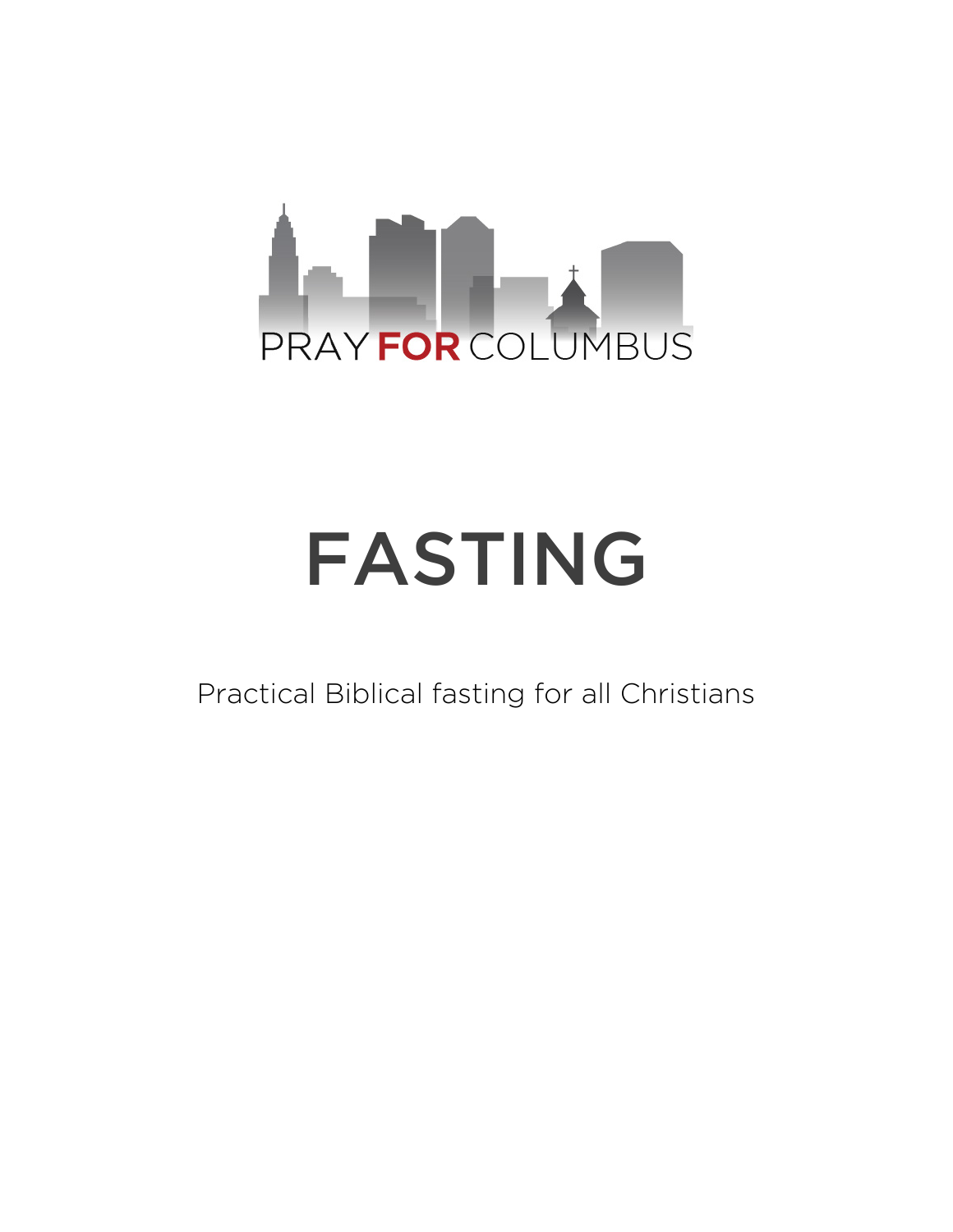# **Outline**

#### **I. Fasting Basics**

#### **A. Introduction**

- 1. What is fasting?
- 2. Why should Christians fast?
- 3. What are the results of fasting?
- 4. What are common pitfalls or misconceptions about fasting?
- 5. What happens physically when you fast?

#### **B. Types of Fasts**

1. Biblical Fasts

How did people in the Bible Fast? Who? How often and for how long?

2. Alternative Fasts

#### **II. How to Fast**

- A. Beginning the fasting discipline
- B. During a fast
- C. Breaking a fast

#### **III. Appendices and Recommended Reading**

- A. References and Recommended Reading
- <span id="page-1-0"></span>B. Maintaining Nutritional Values During a Fast
- <span id="page-1-1"></span>C. Physical Effects and Suggested Relief
- <span id="page-1-2"></span>D. Breaking a Fast
- <span id="page-1-3"></span>E. Daniel Fast Food List, by Susan Gregory
- <span id="page-1-4"></span>F. 7 Basic Steps to Successful Fasting and Prayer, by Bill Bright
- <span id="page-1-5"></span>G. Your Personal Guide to Fasting and Prayer, by Bill Bright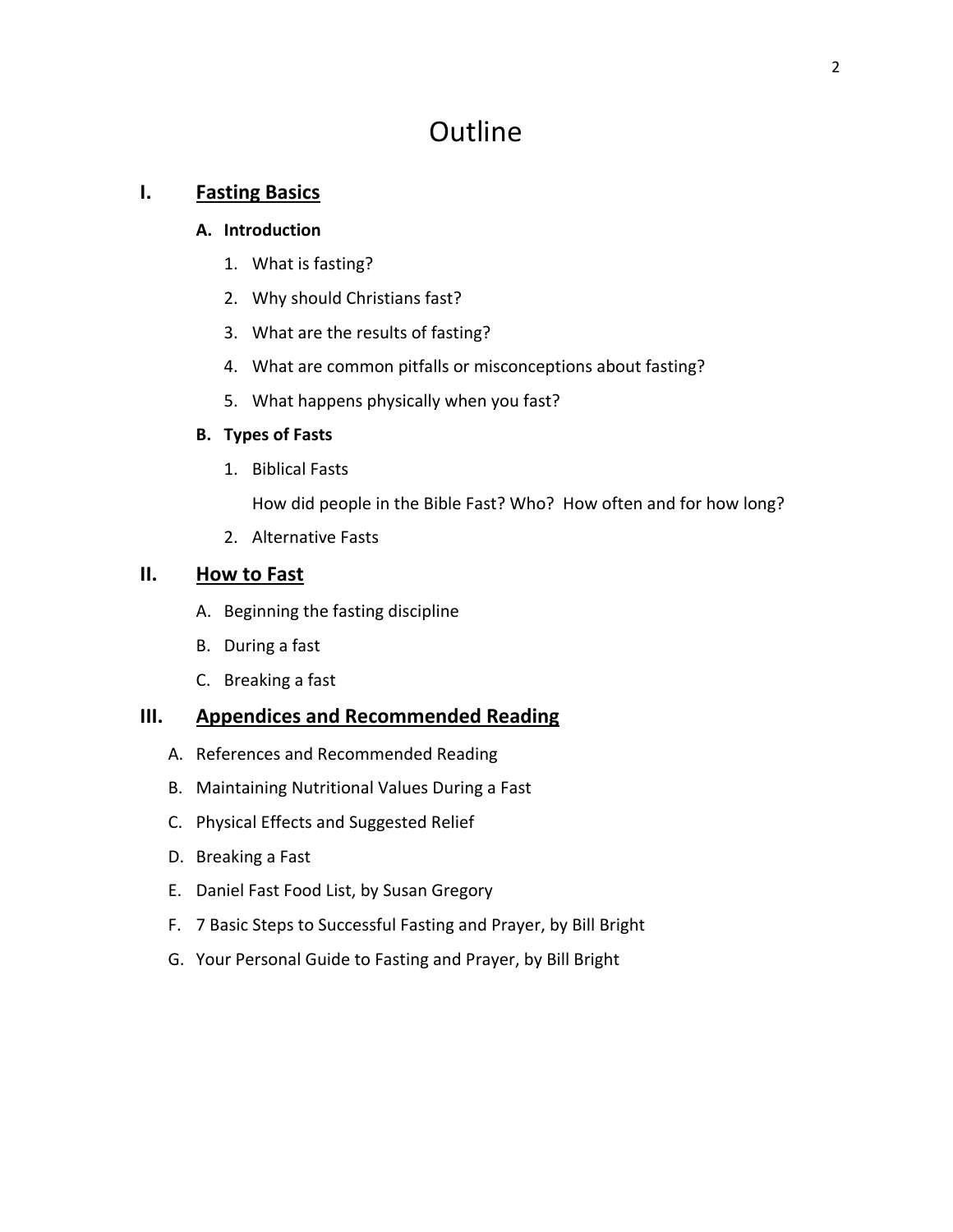#### **I. Fasting Basics**

#### **A. Introduction**

#### What is fasting?

- Temporarily giving up something to better focus on God
- Willingly abstaining from food or certain pleasures
- Hungering for God more than food or other pleasures *(Deut. 8:3, Matt. 5:6, Mark 7:24-30)*
- **Fasting was an expected discipline in both the Old and New Testament**.
	- o OT: Fasting required on the Day of Atonement *(Leviticus 16:29-31)*
	- o NT: Jesus expected His followers to fast *(Matthew 6:16, 9:15)*

Why should Christians fast?

- **Draw close to God**: Restore the loss of your "first love" for Jesus; Deepen your relationship with God by spending quality time with Him praying, worshipping, listening to the Holy Spirit, and studying His word. *(II Chronicles 20:1-4, Joel 2:12, Matthew 5:6, Revelation 2:4)*
- **Crucify the flesh**: Fasting strengthens the spirit and weakens the flesh. It increases our discipline and self-control, one of the fruits of the spirit **(***Galatians 5:22***)**. Fasting strikes down gluttony and de-thrones the idol many of us unknowingly worship: "king stomach." *(Deuteronomy 8:11-14, Ezekiel 16:4-50, Psalm 78:18, Romans 8:6, Galatians 5:24, Philippians 3:19)*
- **Destroy strongholds**: Fasting breaks the power of evil; it's a "hunger strike" against hell. *(Mark 9:28-29; Daniel 10)*
- **Seek wisdom and guidance**: *(Daniel 10, Acts 13:2-4)*
- **Intense Supplication:** Lifting up urgent requests to God (*1 Samuel 1:7*).
- **Express repentance and return to God**: *(Jonah 3:5-10, Joel 2:12)*
- **Humble oneself before God**: Fasting is a biblical way to truly humble yourself in the sight of God *(Psalm 35:13, Ezra 8:21)*. King David said, "I humbled myself with fasting."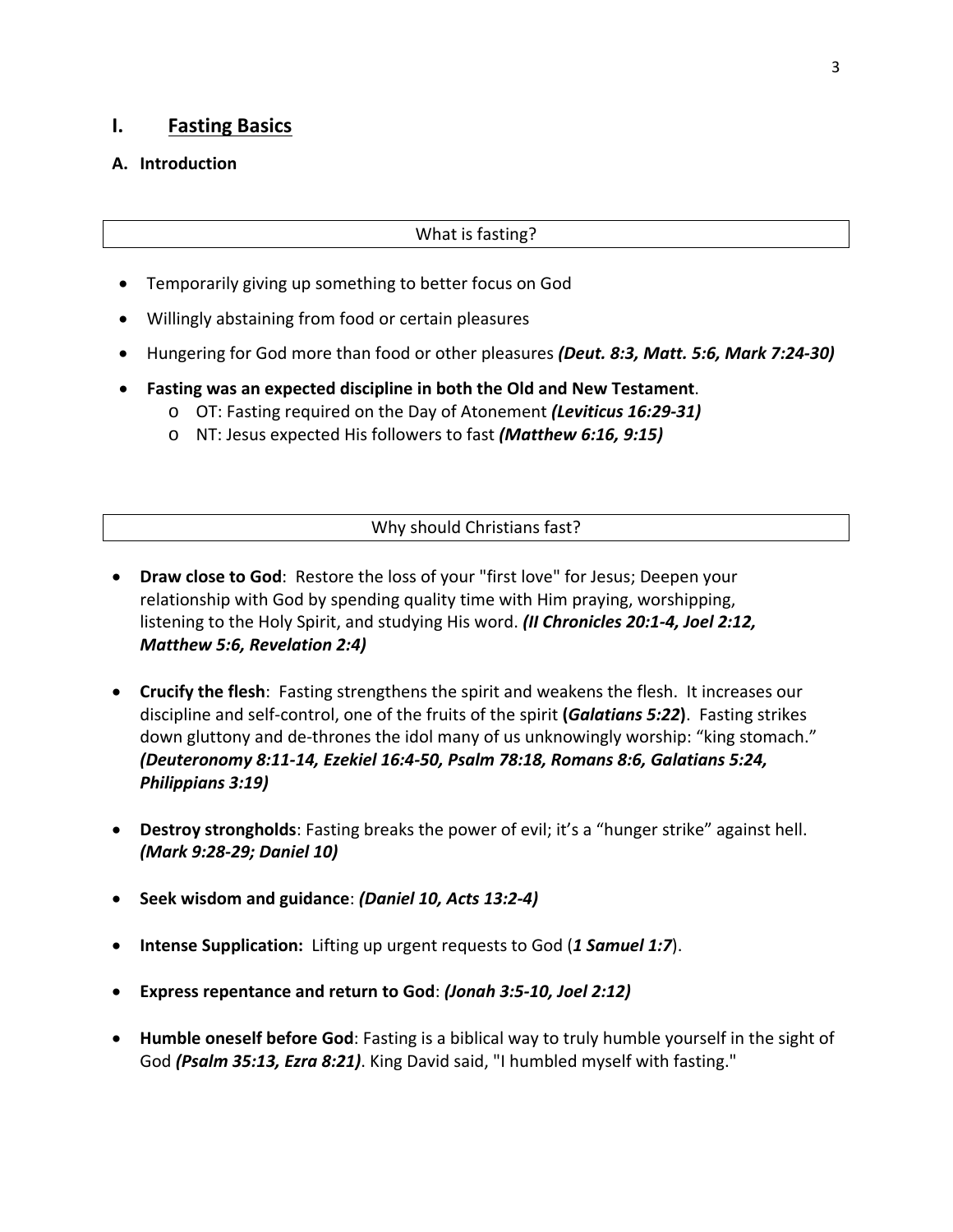#### What are the results of fasting?

- **Strengthens prayer**: One author refers to it as the third strand in the chord of Christian disciplines that is often neglected *(See Matthew 6 and Ecclesiastes 4:12)*
- **Brings things to the surface**: Reveals sin and your true heart, resulting in brokenness, repentance, and a transformed life. Allows you to recognize and repent of hidden sins, unforgiveness, or bitterness.
- **Blessing, favor, and anointing**: When offered out of a pure heart with God-centered (not self-centered) motives, God is honored and blesses it **(***Joel 2:12, 15,25-29, Isaiah 58:8-11***)**
- **Health and healing** "Then your light shall break forth like the morning, your healing shall spring forth speedily." *(Isaiah 58:8-11)*
- **Personal and corporate revival**
- **Increases sensitivity to the Holy Spirit**
- **Helps discern between our wants and our needs**
- **Brings supernatural breakthroughs**

#### What are common pitfalls or misconceptions about fasting?

- Trying to manipulate God in order to get what you want
- Treating the fast as a diet or just a change in eating habits
- Being legalistic and trying to show God how "pure, righteous, or good" you can be
- Self-righteousness, bragging, playing the role of the martyr, etc.
	- o God is not impressed by what we do, we can never earn or work our way to God.
- Becoming overly obsessed with food

#### What happens physically when you fast?

*See Appendix C for more information The following effects are listed from Don Colbert's book: Toxic Relief*

• **Body Detoxification:** Research shows that the average American consumes up to four pounds of chemical preservatives, coloring, stabilizers, flavorings, and other additives per year. <sup>1</sup> The build-up of these harmful chemicals can cause illness and disease if not flushed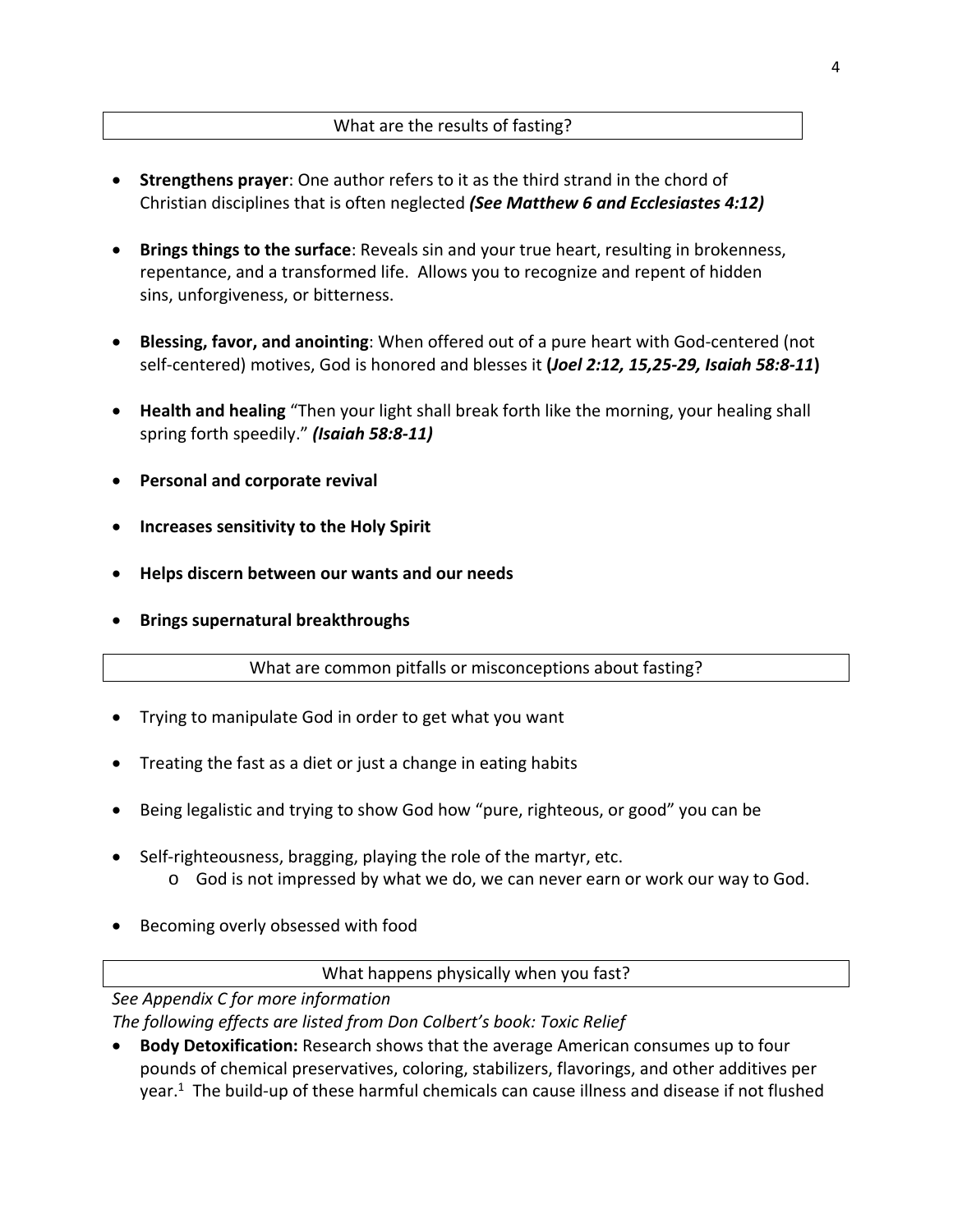out of the body. A normal fast or a Daniel fast with plenty of purified water helps rid the body of these toxins and flush out impurities. fast.

- o During a normal fast longer than 3 days, you may notice darker urine, a white coating on the tongue, or bad breath as you body eliminates toxins.
- o The first few days you may experience a headache or hunger pangs
- **Rest for your entire digestive system**
- **Weight loss**: Consult your doctor before fasting to see if your plan is physiologically sound for your body type and consider alternatives if necessary.
- **Lower blood pressure and lower cholesterol**
- **Slows the aging process** *(Deuteronomy 34:7)*
- **Allows the body time to heal and prevents sickness**:Examples: healing rheumatism in the joints and muscles, heart disease, poor circulation, stress-related exhaustion, skin diseases (including acne and complexion problems), irregular menstrual cycles and hot flashes, respiratory organ diseases, allergies, and other eye diseases.<sup>4</sup>
- **Sharpens your mind, improves hearing, sight, taste, touch, smell, and all sensory faculties**
- **Helps break addictions to sugar and junk food as well as alcohol, nicotine, and other drugs**

#### **B. Types of Fasts**

Biblical Fasts

#### 1. **Partial**

Eliminating specific items from your diet. Daniel refused to eat food sacrificed to idols and instead chose to only eat fruits and vegetables and "no pleasant food." (*Daniel 1:12; 10:3)*

2. **Normal**

No food for a number of days but drink **plenty** of water. Depending on the fast length, broth or juices may be taken to maintain strength.

3. **Absolute** (Supernatural when sustained for more than three days)

No food or water Do not attempt this without strict medical supervision, three days or longer without water is life-threatening! *(Ezra 10:6, Esther 4:16, Acts 9:9)*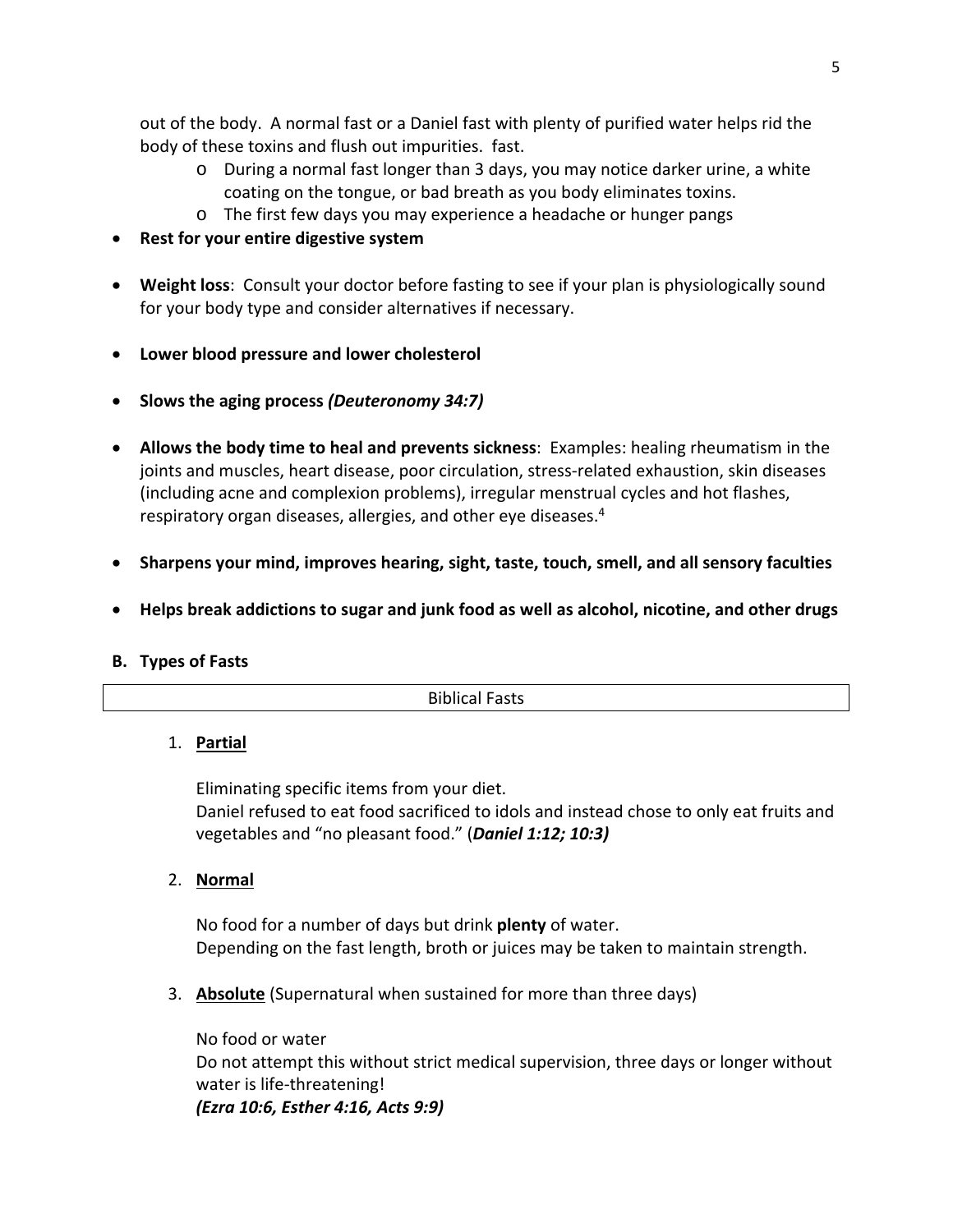## Who fasted?

#### 1. **Individuals**

Jesus instructed His followers to fast privately *(Matt 6:16-18)*

#### 2. **Congregational**

To be rid of the locust plague *(Joel 2:15-16)*

Examples of corporate fasts (*1 Kings 21:9, 2 Chronicles 20:3, Ezra 8:21, Ester 4:16*)

Dedicating Barnabas and Saul before the first missionary journey *(Acts 13:2)*

Church members (*Acts 10:30, 14:23*)

3. **National**

Jehoshaphat proclaimed a fast for all Judah when a vast army was coming against them. *(2 Chronicles 20:2-3)*

When the Jews returned from the Babylonian exile, they celebrated the Feast of Tabernacles. On the eighth day, they fasted, prayed, and repented. *(Nehemiah 9:1)*

Esther instructed the people of Susa to fast from food and water for three days before she approached the king. *(Esther 4:16)*

After Jonah obeyed and preached in Assyria, the Ninevites believed God, repented, and declared a fast. *(Jonah 3:5-8)*

#### How often did people fast?

#### **1. Regular**

Every Jew was to fast from food and water once a year on the Day of Atonement. This is still practiced today. *(Leviticus 16:29-31)*

Four annual fasts were declared while the Jews were in captivity in Babylon. *(Zechariah 8:19)*

The Pharisee fasted twice a week. *(Luke 18:12)*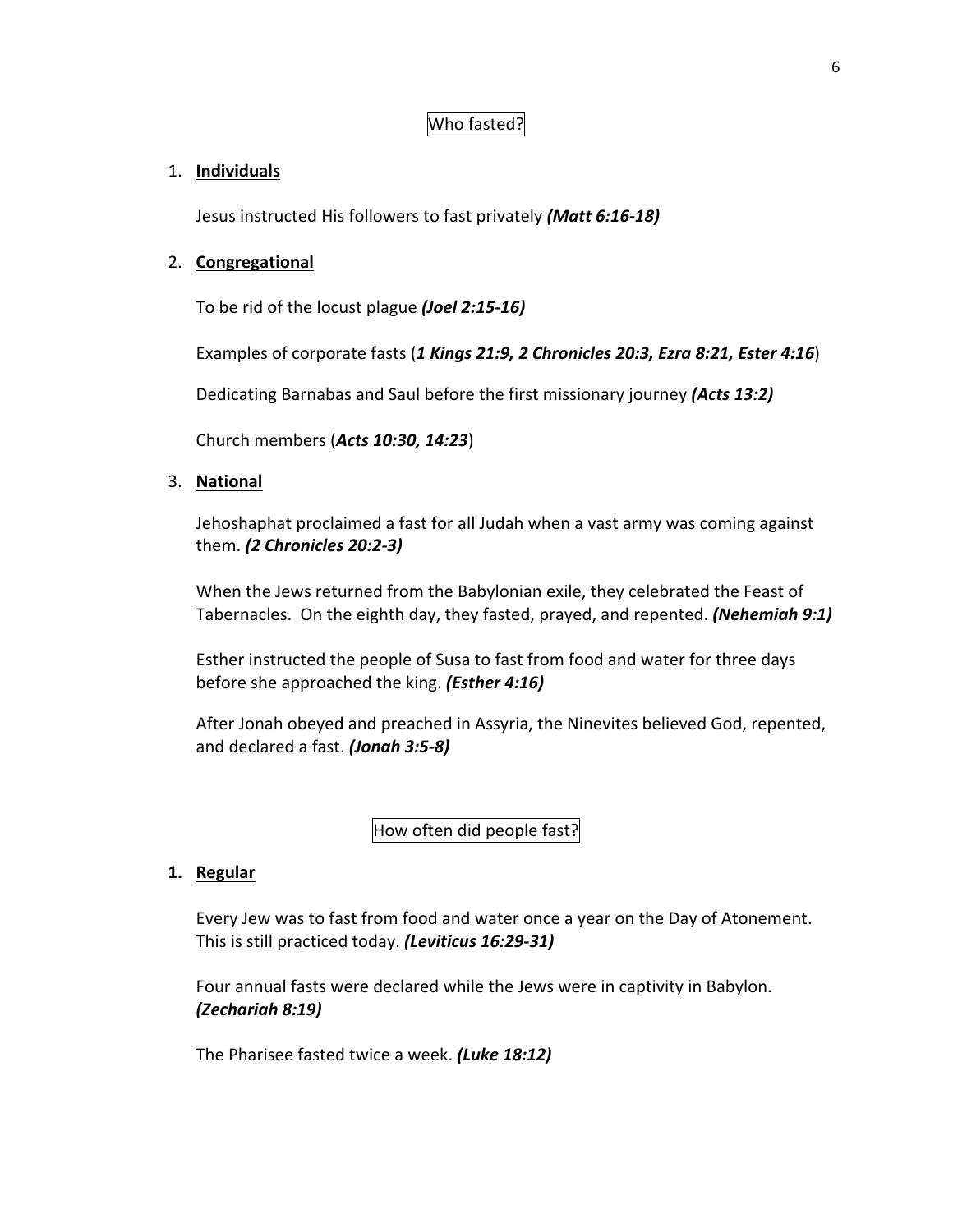#### Examples from Christian tradition:

Lenten season

Season of fasting and self-denial for Christians in preparation for Easter

John Wesley: Fasted twice a week and would not ordain people to the Methodist ministry unless they fasted on Wednesdays and Fridays.

#### **2. Occasional** Under special circumstances

Esther, Jehoshaphat, early church *(Esther 4:16, 2 Chronicles 20:2-3, Acts 13:2)*

Implied by Jesus in *Matthew 9:15* "The time will come when the bridegroom will be taken from them; then they will fast."

### For how long?

#### **Sun-up to sun-down**

Israel defeated the Benjamites after a 24 hour fast *(Judges 20:26-48)* David and his men fasted and mourned for Saul and Jonathan *(2 Samuel 1:12)*

#### **3 days**

Esther called for all the Jews to fast to stop Haman's threats against their lives. The Jews were spared and Haman was hung on the very gallows he built! (*Esther 4-7*)

Paul after his conversion (*Acts 9:9*)

#### **7 days**

People of Jabesh Gilead fasted and mourned 7 days after the death of Saul and his sons (*1 Samuel 31:13*)

#### **10 and 21 days partial fast**

During Babylon captivity, Daniel abstained from foods sacrificed to idols, essentially eating what we would term today a Vegan diet (*Daniel 1:8-15, 10:3*)

#### **40 days**

Moses before receiving the 10 commandments (*Exodus 34:27-28*) Elijah's journey to Mt. Horeb (*1 Kings 19:8*) Jesus tempted in the desert (*Luke 4:1-2*)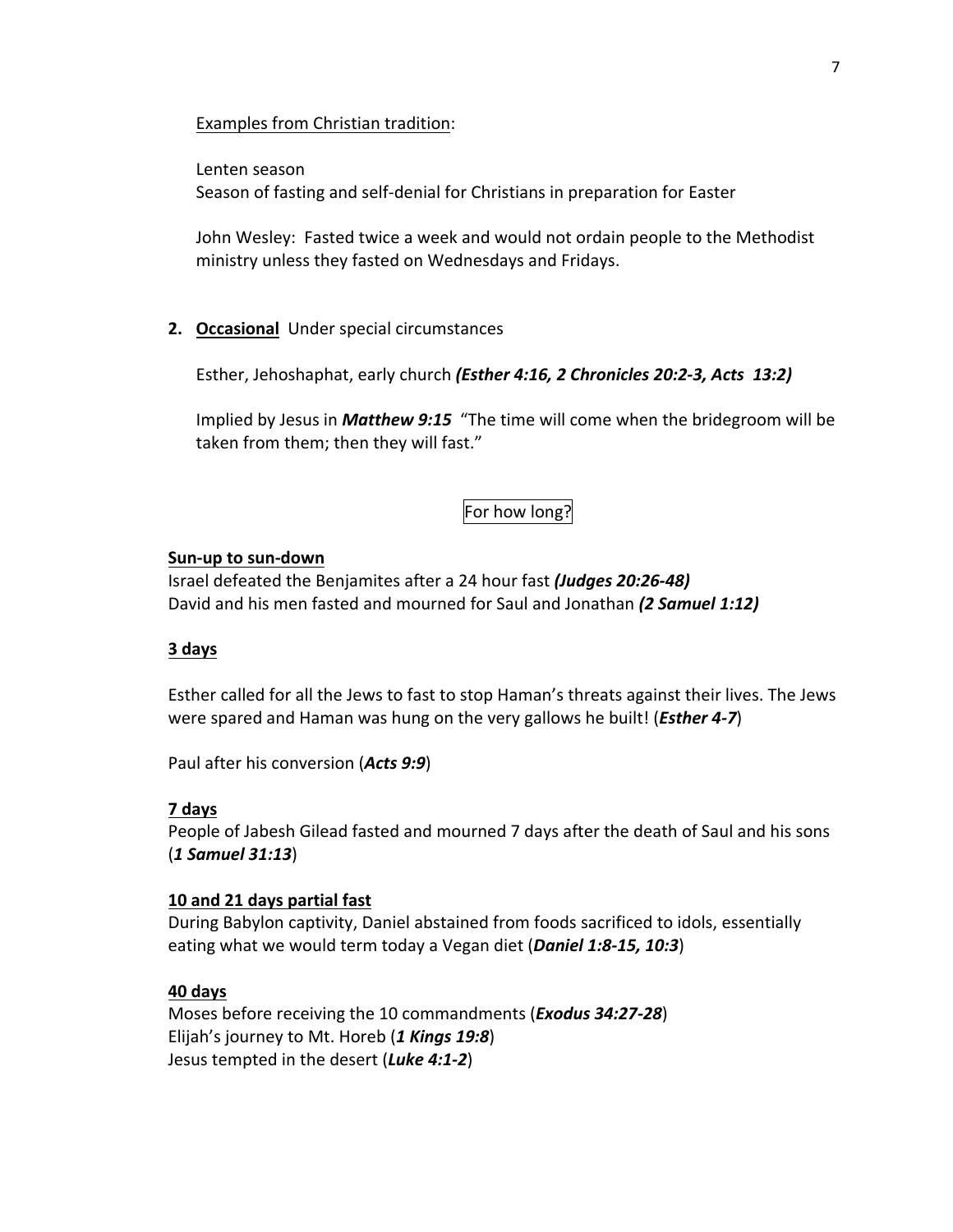#### Alternative Fasts

**Hobbies** – Taking a break from a hobby or pastime to spend more time with God

- **Media** Abstaining from some or all of the following: TV, movies, secular music, video games, using the internet, Facebook, email, texting, phones, etc.
- **Materialism** Abstaining from some or all of the following: shopping or spending money for entertainment or non-essential items, eating out, other luxuries, etc.
- **Marital Relations** Abstaining from physical intimacy with one's spouse (first discuss and agree, *1 Corinthians 7:5*)
- **Partial** Eliminating specific food items from your diet (example: coffee, dessert, etc.)
- **People** Choosing to be alone with God
- **Noise**  Choosing to be silent and listen to God's voice (No talking, writing, reading, or listening to music)
- **Time** Making a commitment to spend extra time with the Lord especially waking up early or staying up late as a sacrifice to pray and worship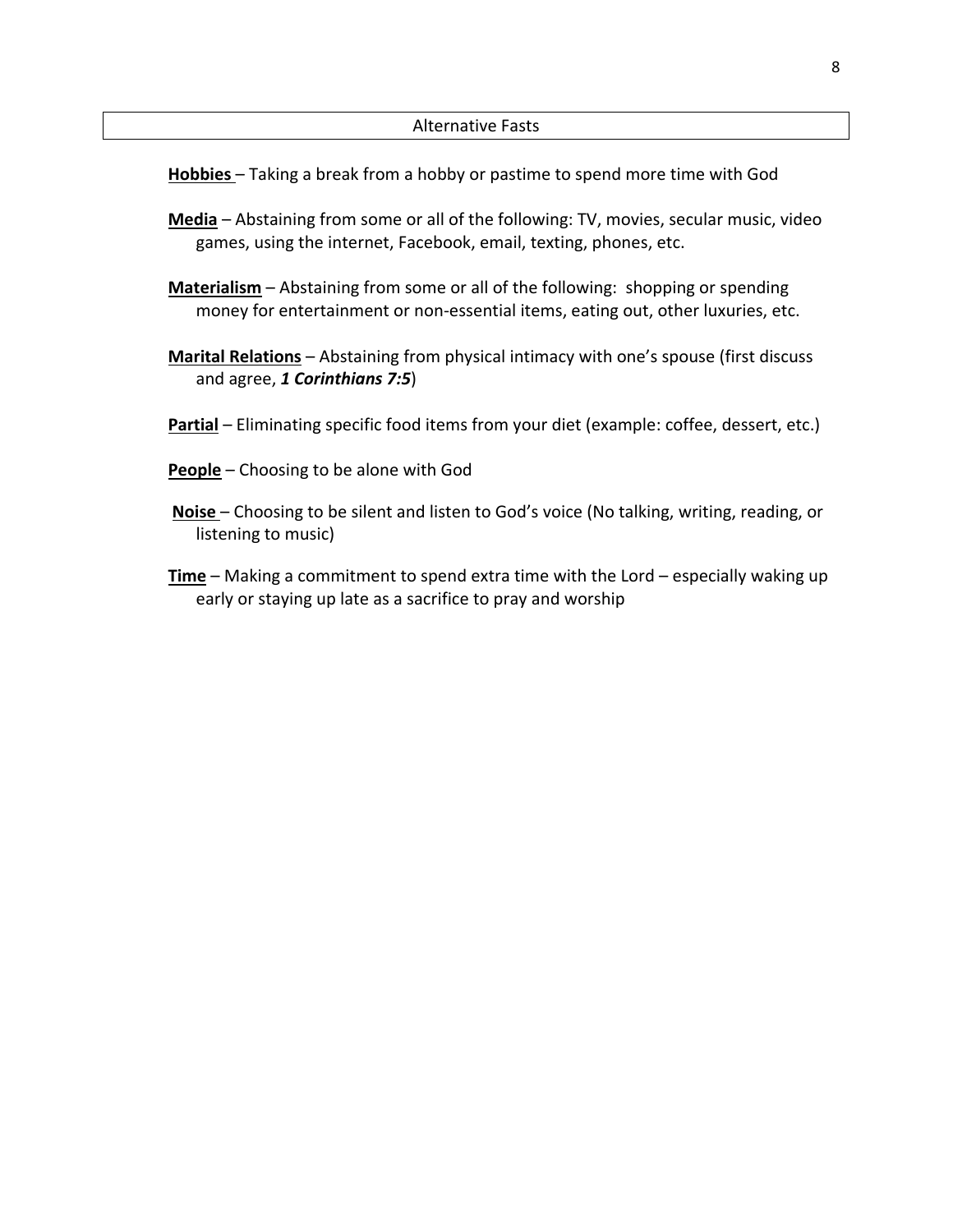#### **II. How to Fast**

#### **A. Beginning the discipline of fasting**

#### **1. Start with Prayer**

**Open your heart** before the Lord *(1 Samuel 16:7, Joel 2:12-13)* Determine your motivation for fasting and ask God to search your heart (*Ps. 139:23-24*)

**Listen** for a nudging to fast

#### **Ask God for guidance and conviction**

- What would be a sacrifice for you? Ask God to reveal to you what is cluttering your life that you could give up for a period of time to focus on Him instead.
- show you what person, circumstance, or request(s) to lift to Him

#### **2. Start Small**

Fast for **one meal or half a day**

**Choose a time** that you can devote to prayer and praise to God



- Try fasting **before church on Sundays**, in preparation for the service and in expectation for God to show up.
- **God's word for lunch:** Instead of lunch one day a week, pack a bottled water or juice and find a quiet place to be with God and read the Bible.
- **Start your day with a fast until lunch time**. Instead of your normal breakfast, drink some herbal tea and spend the time reading and meditating on God's word
- **Post Bible verses or prayer requests** on the wall by your bed or on the bathroom mirror so you'll remember first thing to start your day in the Word and in prayer
- As an alternative fast, **turn off your music and cell phone while you drive** and talk to God out loud or listen to praise and worship music.
- If you choose to give up Facebook, watching TV, or another activity that normally takes up your time, **spend the time you would have spent with those activities in prayer and time with God.**

#### **3. Have a plan**

Prayerfully **choose the type of fast and the duration** you intend to undertake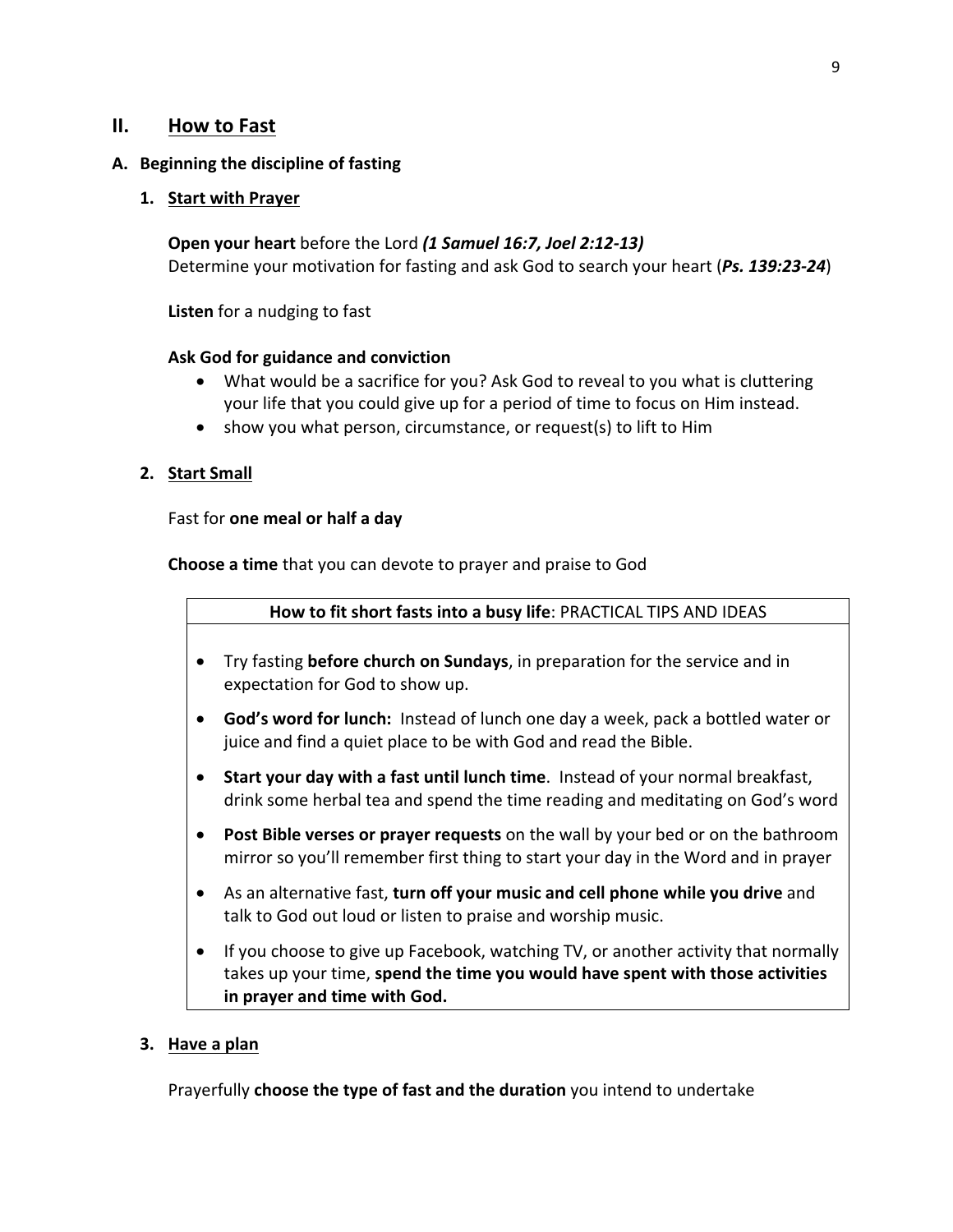**Be specific**: write down your commitment (what you are giving up and for how long) and share the commitment with at least one person who is willing to help keep you accountable.

**Be wise**, choose a day or time period in your schedule where you can truly seek God and spend alone time with Him.

If you're committing to a partial or total fast, **taper off your food intake** several days in advance of the fast if possible, especially with caffeine and sugar. This will physiologically help your body prepare for the change in diet.

**For a partial fast**, **plan your meals ahead of time** and go grocery shopping to prepare.

#### **4. Other Guidelines**

**Consult your doctor before fasting**. Especially if you take prescription medication, or have any other condition that may be exasperated by fasting.

#### In general, **avoid fasting** if you are:

Sick, traveling, pregnant or nursing. Diabetic or have gout, liver disease, heart disease, kidney disease, ulcers, hypoglycemia, cancer, or blood diseases. Prone to anorexia, bulimia, or other eating disorders. In a hurry and are seeking immediate results regarding a decision. Fasting is not magic!

#### **B. During a fast**

**Spend more time with God in prayer, worshipping Him, and studying the Bible.** 

|           | What to do instead of eating: PRACTICAL TIPS AND IDEAS                            |
|-----------|-----------------------------------------------------------------------------------|
|           | • Take a Bible and a glass of water with you to a private place                   |
| $\bullet$ | Breathe deeply and relax                                                          |
| $\bullet$ | Place yourself in God's presence, be still and listen                             |
| $\bullet$ | You may say the words of Samuel, "Speak Lord, your servant is listening"          |
| $\bullet$ | Spend time worshipping God and thanking Him for your blessings.                   |
| $\bullet$ | Bring your requests and desires to God. Ask if they are within His will and Word. |
| $\bullet$ | Keep a journal of your prayers and what you feel God speaking to you              |
| $\bullet$ | Offer your desires and prayers to God.                                            |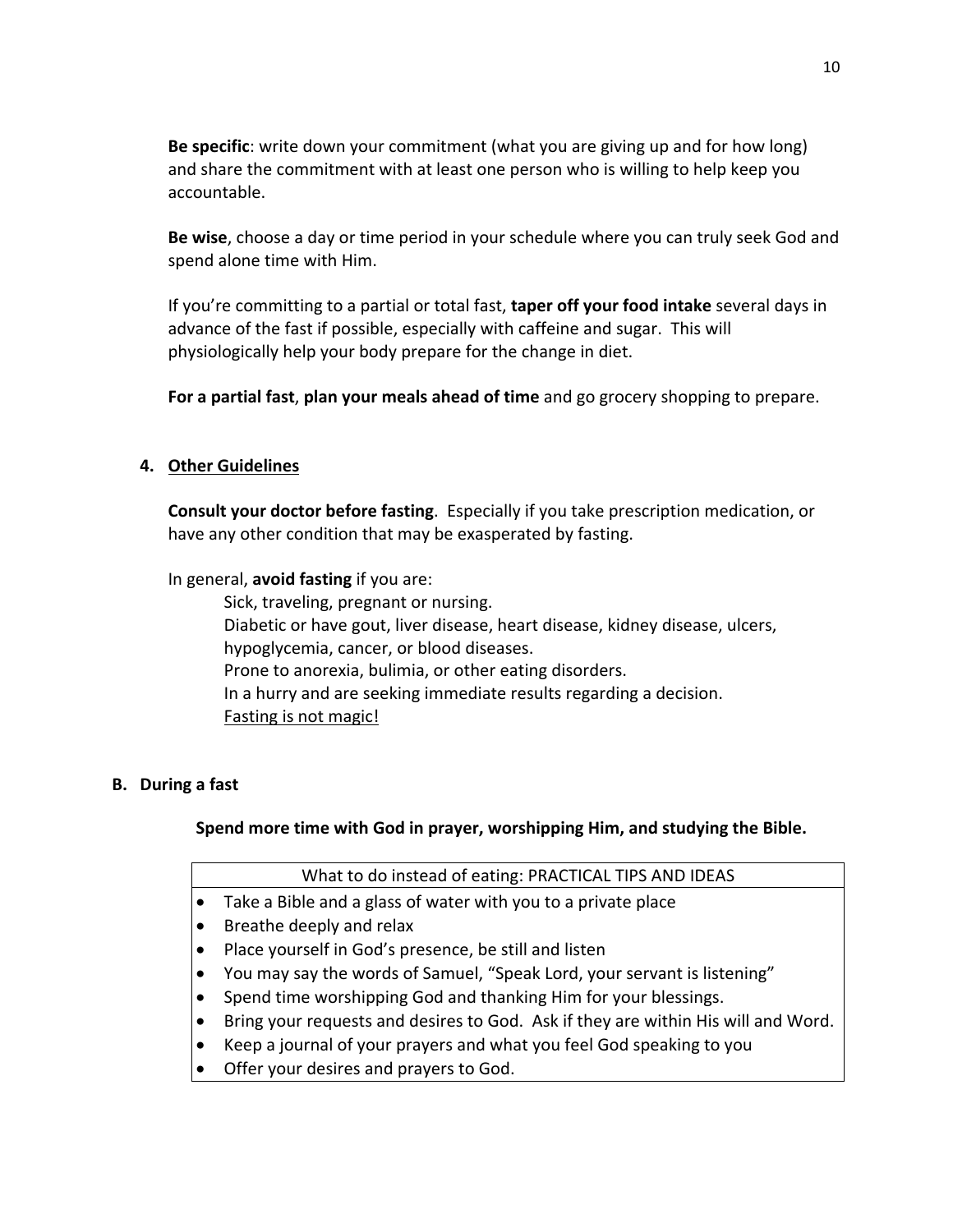- **Fight for discipline and sacrifice during your fast.** (*Romans 12:1*) Your fast should feel like a sacrifice and a lifestyle change. If it doesn't mean anything to you, it won't mean anything to God.2
- **Stay hydrated.** Water is a faster's best friend. Drink plenty of it. It will help curb your hunger and make you feel full.
- **Use prudence and caution; Avoid extremism.** Don't have the attitude that you are out to prove yourself to God at how many self-denying sacrifices you can make. He won't be impressed.
- **You may experience having a "shorter fuse" than normal**. Impatience and irritability may come as a result of not eating. However, this is NO EXCUSE for wrong behavior. Ask God to give you self-control. See also *Isaiah 58:3-9*.
- **Fight against a spirit of legalism.** Remember, God looks at the heart *(1 Samuel 16:7)*; it's all about your relationship with Him. Fasting is simply a means to achieve that closeness.
- **Fast with God's strength, not your own.** When we fast from our self-efforts, we become prideful. Eventually, we will come to the end of ourselves and we will need to rely on God's strength. Humbly ask God for help. If you are truly being led by the Spirit to fast, God will sustain you and help you to succeed.
- **God will not be manipulated**. Fasting is not a magic formula that depends on you to perfectly execute in order to get what you want from God. If you approach a fast in this way you will be disappointed.

If you're too focused on twisting God's arm and demanding answered prayer, you'll miss out on the most blessed result of fasting: intimacy with God!

- **Avoid the trap of self-righteousness. (***Matthew 6:16***)** Keep your pride in check. Remember this is about strengthening your relationship with God, NOT comparing yourself with other people. Keep your eyes focused on Jesus! (*John 21:22*)
- **Handle social situations graciously.** Politely turn down food, but explain why if people persist.

#### **C. Breaking a fast**

Don't break a fast with a large meal. Eat small portions of foods that feel gentle to your stomach. The longer the fast, the greater the need is to break it gently.

(See appendix D for guidelines on how to break a fast for 7 or more days)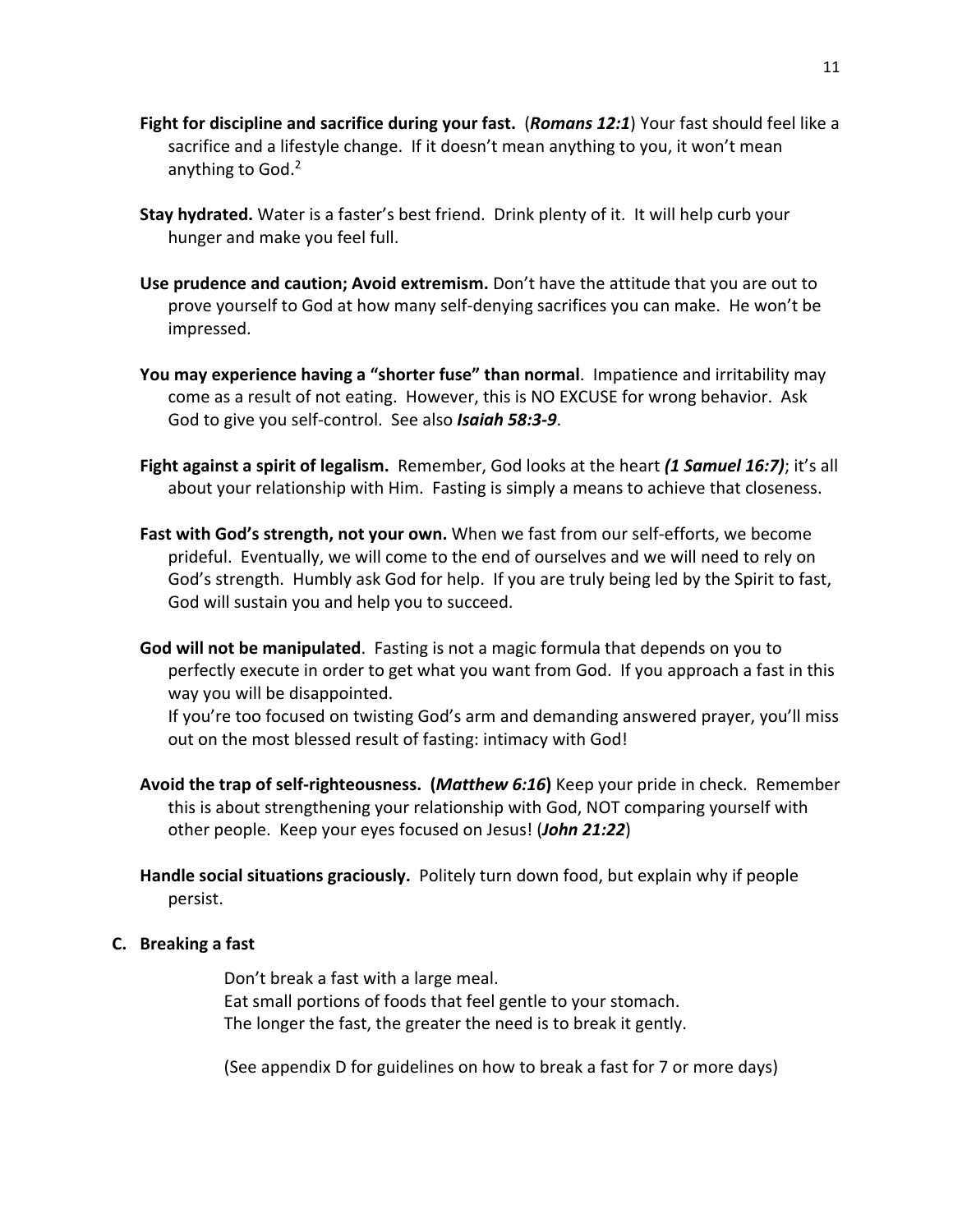- A. Daniel Fast *See appendix E for food guidelines*
	- Alternative fasting option for fasting beginners, the especially physically active, or those with medical conditions that prohibit a liquid fast
	- Can be sustained for longer-term fasts without medical complications
	- Very healthy and Biblical *(see Daniel 1:8-15 and Daniel 10)*
	- Many resources for recipes and food guidelines
	- May take extra time to grocery shop and prepare food
	- Be careful to not get legalistic or overly focused on daily food choices

## **Appendix A**

#### **REFERENCES**

- 1. Colbert, Don, *Toxic Relief* (Siloam Press, 2003) Comprehensive book on the medical effects, guidelines, and reasons for fasting.
- 2. Franklin, Jentezen, *Fasting* (Charisma House, 2008) Fasting resource and guide for Christians.
- 3. Gregory, Susan, *The Daniel Fast for the Body, Soul, and Spirit* <http://danielfast.wordpress.com/> (eBook) Comprehensive "Daniel Fast" resource including devotionals, food guide, and recipes.
- 4. Rodgers, Bob, *101 Reasons to Fast* (Bob Rodgers Ministries, 1995)

#### **RECOMMENDED READING**

Baab, Lynne, *Fasting: Spiritual Freedom Beyond our Appetites* (InterVarsity Press, 2006).

Franklin, Jentezen, *Fasting* (Charisma House, 2008) Fasting resource and guide for Christians.

Piper, John, *A Hunger for God: Desiring God through Fasting and Prayer* (Crossway Books, 1997).

TerKyeurst, Lysa, *Made to Crave: Satisfying Your Deepest Desire with God, Not Food* (Zondervan, 2010). Resource for those who struggle with gluttony.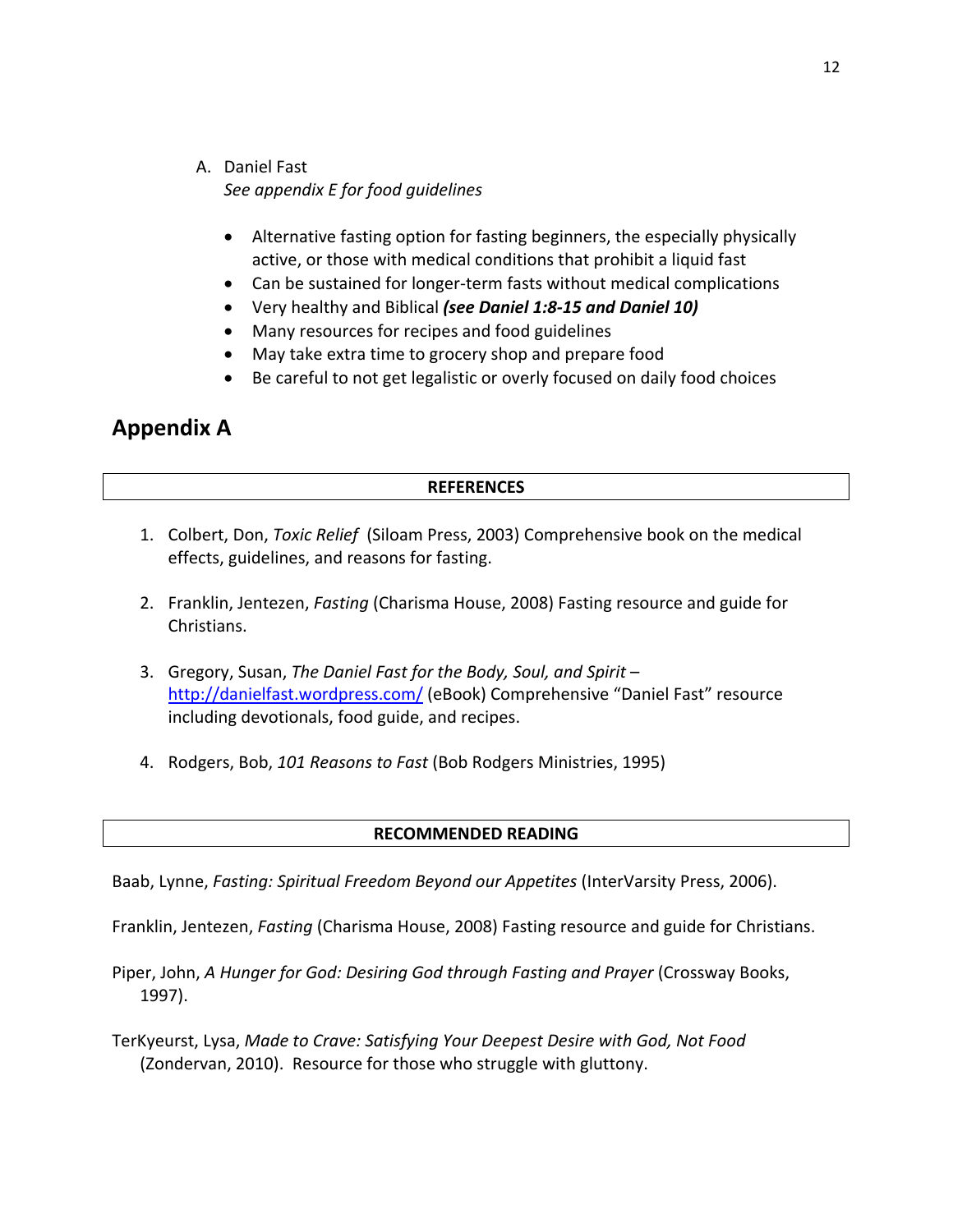Towns, Elmer, *The Beginner's Guide to Fasting: Discover the Basics of Fasting, Deepen your Relationship with God, Enhance your Prayer Life* (Regal, 2009).

Williams, Dave, *The Miracle Results of Fasting* (Harrison House, 2004).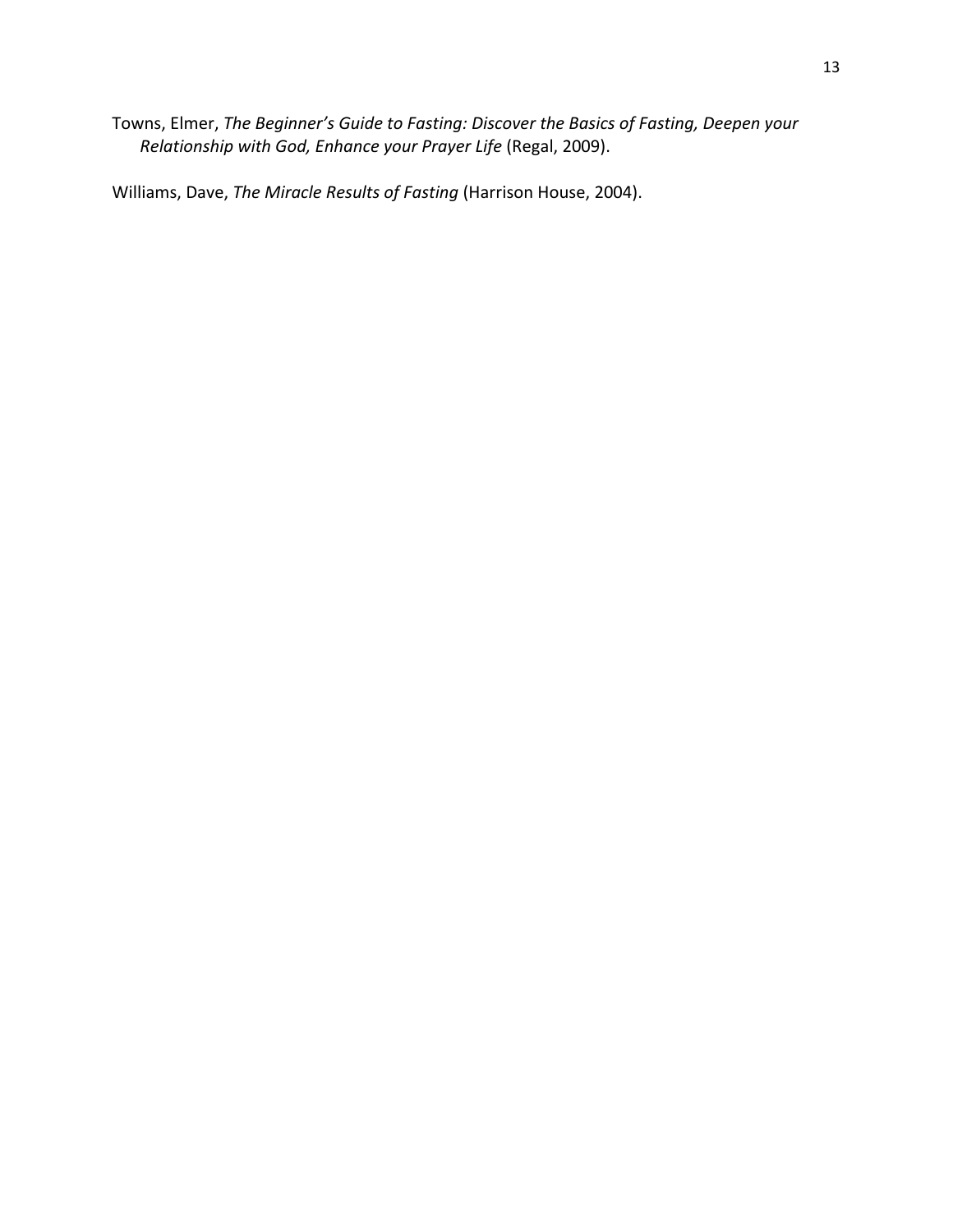## **Appendix [B](#page-1-0)**

## **Maintaining Nutritional Values**

By Bill Bright

- I know the prospect of going without food for an extended period of time may be of concern to some. But there are ways to ensure that your body is getting the nutrients it needs so you can remain safe and healthy during your fast.
- For an extended fast, I recommend water and fruit and vegetable juices. The natural sugars in juices provide energy, and the taste and strength are motivational to continue your fast. Try to drink fresh juices, if possible. Off-the-shelf juice products are acceptable, as long as they are 100% juice with no sugar or other additives.
- If you are beginning a juice fast, there are certain juices you may wish to avoid and certain ones that are especially beneficial. Because of their acid content, most nutritionists do not advise orange or tomato juice (these are better tolerated if mixed with equal portions of water). The best juices are fresh carrot, grape, celery, apple, cabbage, or beet. They also recommend "green drinks" made from green leafy vegetables because they are excellent "de-toxifiers."
- Fruit juices are "cleansers" and are best taken in the morning. Since vegetable juices are "restorers" and "builders," they are best taken in the afternoon.
- I usually dedicate a portion of my 40-day fast to a special liquid formula, which I have found to be effective over many years. A few recipes and my comments are on this page, as well as a helpful schedule.

One gallon distilled water 1-1/2 cup lemon juice 3/4-cup pure maple syrup 1/4-teaspoon cayenne pepper.

The lemon juice adds flavor and vitamin C, the maple syrup provides energy, and the cayenne pepper -- an herb -- acts to open small blood vessels which, I believe, helps the body as it cleanses itself of stored toxins. (A word of caution: although I use this formula with no ill effects, cayenne pepper could cause severe physical reactions in persons with a specific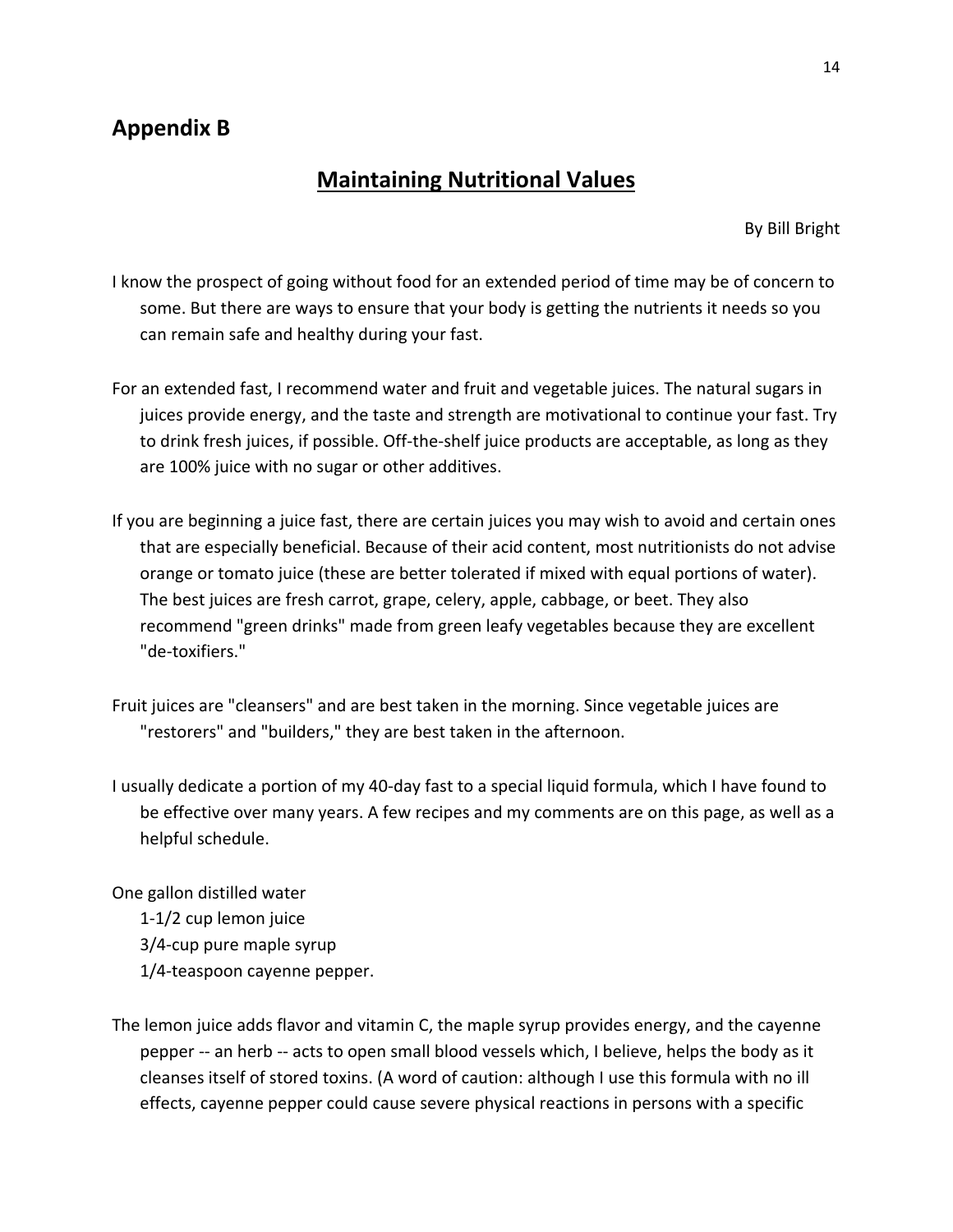allergy to this herb.)

My favorite juice is a mixture of 100% pure white grape juice and peach juice. The juice is available in frozen cans under the Welch label. Most knowledgeable nutritionists recommend:

- Watermelon -- just put it in the blender without adding water
- Fresh apple juice
- Green juice -- blend celery, romaine lettuce, and carrots in equal proportions. (Vegetable juices like this one are important, for they supply the electrolytes necessary for proper heart function!)

Some nutritionists recommend warm broth, especially if you live in a colder climate. You may find their recipes helpful:

- Boil sliced potatoes, carrots, and celery in water. Do not add salt. After about a half-hour, drain off the water and drink.
- Gently boil three carrots, two stalks of celery, one turnip, two beats, a half head of cabbage, a quarter of a bunch of parsley, a quarter of an onion, and a half clove of garlic

Drain off the broth and drink up to two or three times daily.

You may find the following daily schedule helpful during your fast. I recommend you print it and keep it handy throughout your fast.

• 5:00 a.m. - 8:00 a.m.

Fruit juices, preferably freshly squeezed or blended, diluted in 50 percent distilled water if the fruit is acid. Orange, apple, pear, grapefruit, papaya, grape, peach or other fruits are good.

- 10:30 a.m. noon Green vegetable juice made from lettuce, celery, and carrots in three equal parts.
- $2:30 \text{ p.m.} 4:00 \text{ p.m.}$ Herb tea with a drop of honey. Make sure that it is not black tea or tea with a stimulant.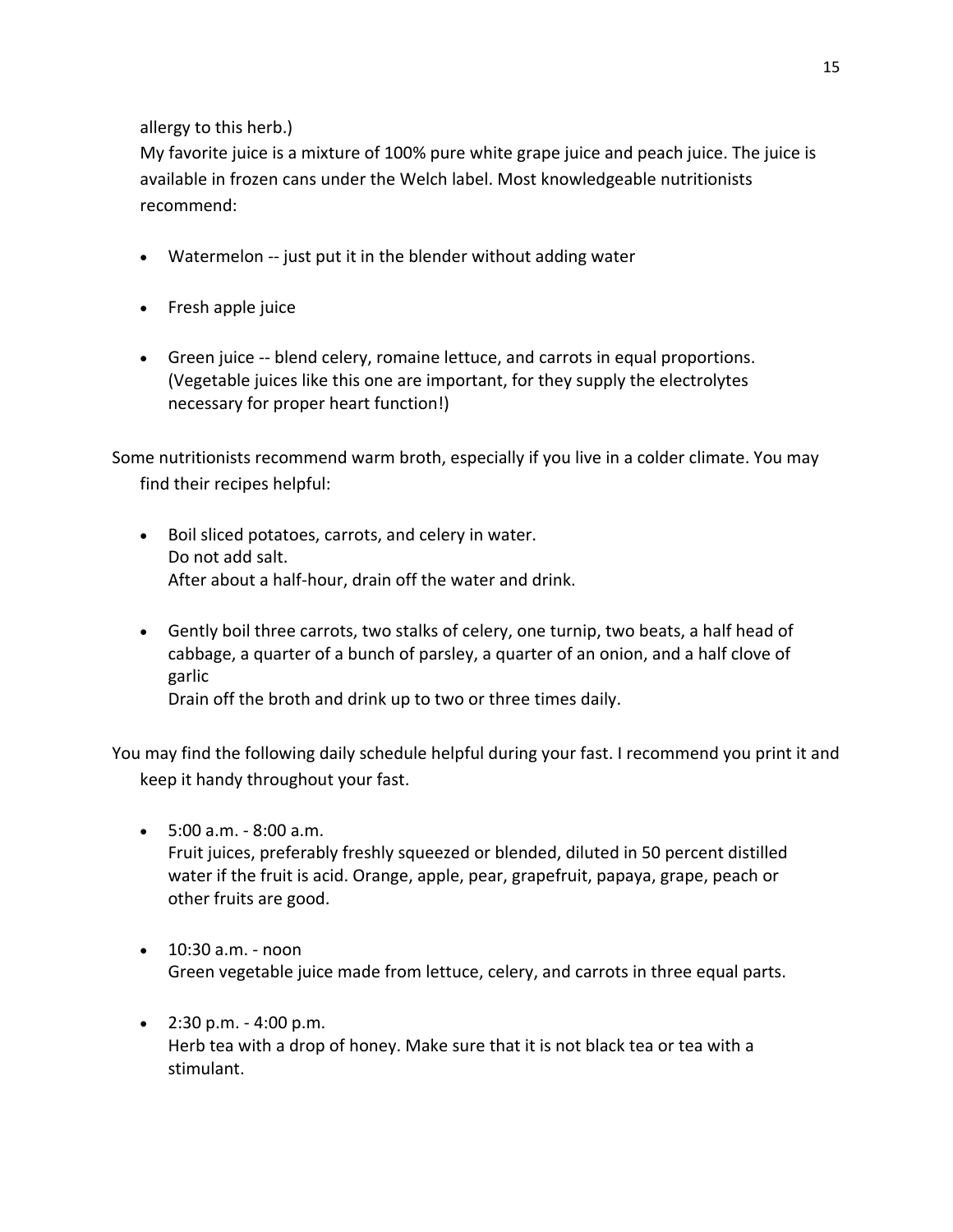• 6:00 p.m. - 8:30 p.m. Broth from boiled potatoes, celery, and carrots (no salt).

I suggest that you do not drink milk because it is a pure food and therefore a violation of the fast. Any product containing protein or fat, such as milk or soy-based drinks, should be avoided. These products will restart the digestion cycle and you will again feel hunger pangs. Also, for health reasons stay away from caffeinated beverages such as coffee, tea, or cola. Because caffeine is a stimulant, it has a more powerful effect on your nervous system when you abstain from food. This works both against the physical and spiritual aspects of the fast.

Another key factor in maintaining optimum health during a fast is to limit your physical activity. Exercise only moderately, and rest as much as your schedule will permit (this especially applies to extended fasts). Short naps are helpful as well. Walking a mile or two each day at a moderate pace is acceptable for a person in good health, and on a juice fast. However, no one on a water fast should exercise without the supervision of a fasting specialist.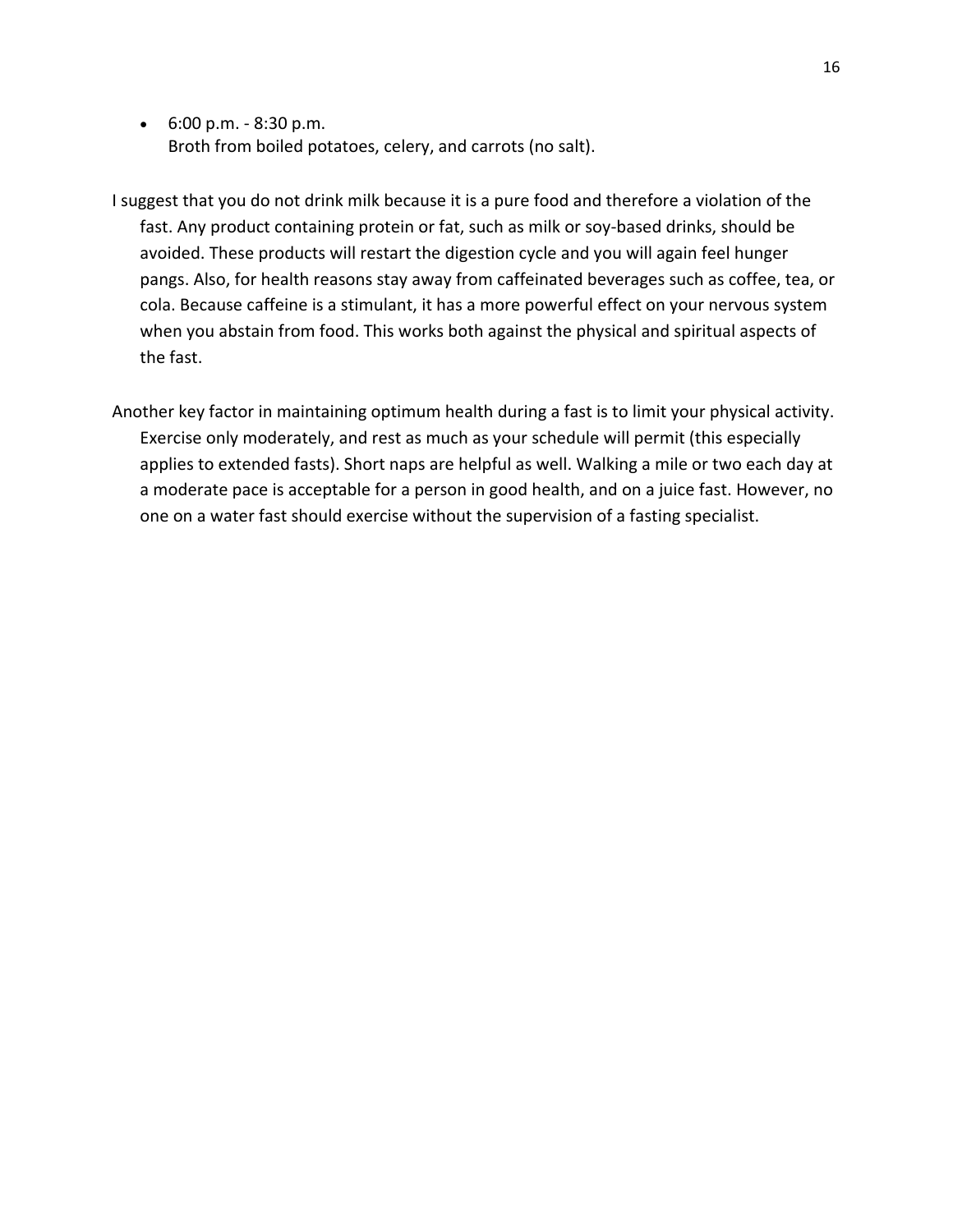# **Appendix [C](#page-1-1)**

# **What Physical Effects to Expect**

By Bill Bright

- Although fasting can be an indescribable blessing, it is not always easy for everyone. In this time of discipline, self-sacrifice and reflection, do not be surprised if you experience mental and physical discomforts.
- To begin, you may experience some inner conflict when you deny yourself the pleasure of eating delicious food. Any sort of fast may sometimes leave you feeling impatient and irritable. During a 3-day fast, this struggle can intensify toward the end of the second day. That seems to be a favorite time for the "self" to rise up and say, "This is as far as I want to go. I have done enough."

#### **Physical Effect:**

**Hunger Pangs:** These are greatest usually during the first three days of the fast. Your body is adjusting from using the food in your digestive tract (which remains about three days) to consuming stored fats.

#### **Suggested Relief:**

**Psyllium Bulk:** Help eliminate hunger pangs and also aids in cleansing the body. Several capsules can be taken throughout the day with plenty of water.

**Silymarin tablets** may also be helpful, for they are believed to protect and enhance the cleansing of the liver.

#### **Physical Effect:**

**Coldness, bad breath and heightened body odor, changes in elimination (constipation or diarrhea), light-headedness, changes in sleeping and dreaming patterns, aches and pains.**

A white-coated tongue at the beginning of a fast may be a part of the body's pattern of throwing off toxins. Also expect to go the bathroom often (you will be drinking lots of water!)

#### **Suggested Relief:**

After the first two weeks of an extended fast, many of these symptoms subside. Continuing aches in a certain area of the body usually means elimination of fatty tissue is going on in that area, which is not harmful. However, any extensive pain should be examined immediately.

YOU SHOULD STOP FASTING IF YOU ARE EXPERIENCING SEVERE PAIN OR SWELLING.

#### **Physical Effect:**

Headaches or stomachaches may be a result of salt, sugar, or caffeine withdrawal.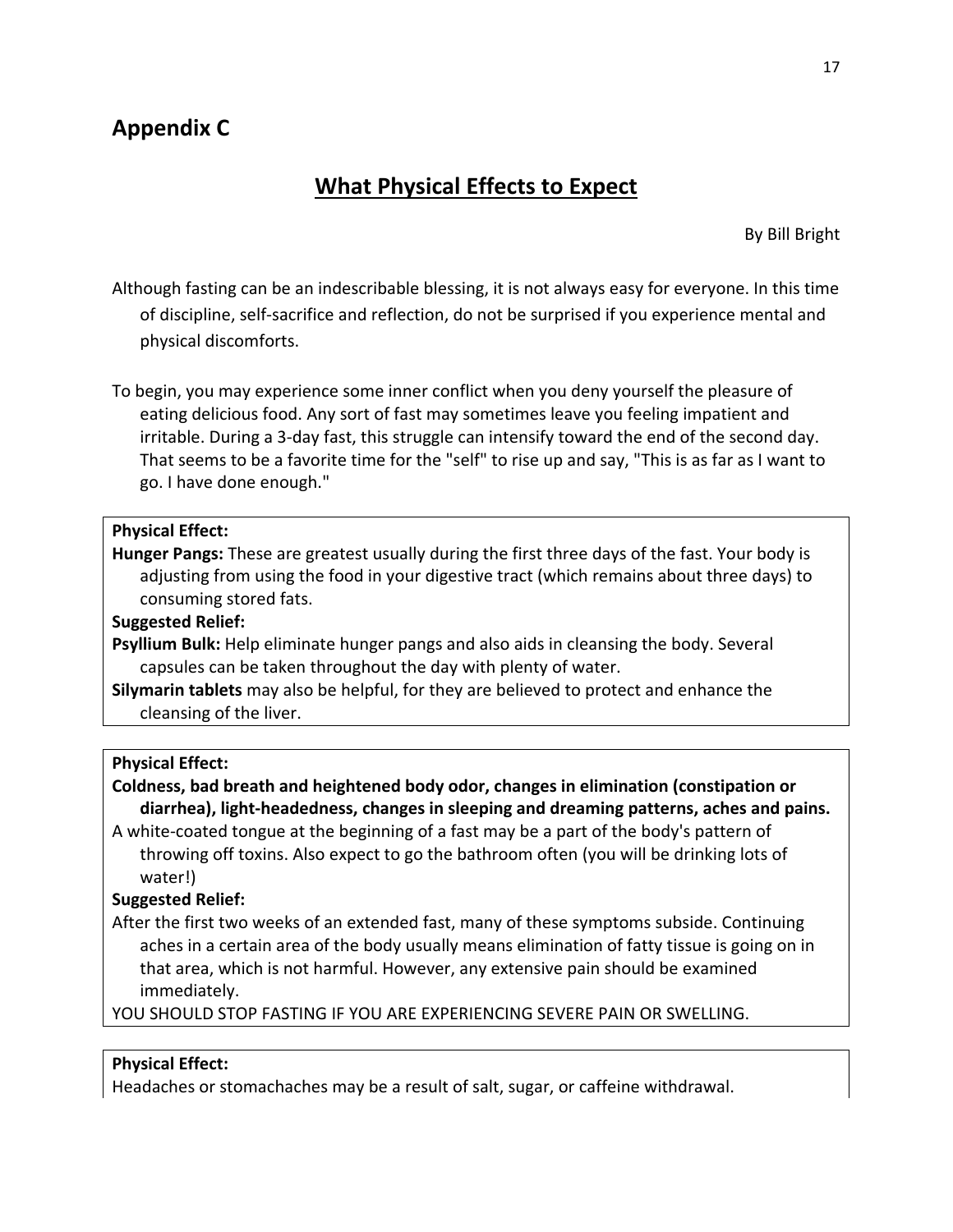#### **Suggested Relief**

Eliminating those items from your diet prior to fasting is the best way to avoid these pains. **Physical Effect Lower back pain** may indicate that you are dehydrating **Suggested Relief**

Drink more fluids

#### **Physical Effect**

**Dizziness** may be caused by a sudden change in position, such as rising suddenly from a chair. **Suggested Relief**

Stop for a second or two, then recover. Move slowly. (A word of caution: these conditions may be symptoms of other problems requiring medical attention).

#### **Physical Effect**

Minor fasting discomfort **Suggested Relief**

Take one teaspoon of psyllium seed powder morning and evening. Mixed in lukewarm water, it becomes like Jell-O. This powder will hasten the elimination of toxins from your colon and help to prevent headaches and dizziness for most healthy people. Alfalfa tablets can help control bad breath and cleanse the system. Two tablets at a time can be taken several times a day.

In my desire to be absolutely faithful to my first 40-day fast, I stopped taking my usual vitamins and minerals. However during subsequent fasts, I have felt strongly impressed to continue my vitamin and herbal therapy and also using psyllium. I do this to keep my "temple" healthy while continuing to deny myself the pleasure of eating solid food.

During your fast, you may have your struggles, discomforts, spiritual victories, and failures. In the morning you may feel like you are on top of the world, but by evening you may be wrestling with the flesh-sorely tempted to raid the refrigerator and counting how many more days are left in your fast. This is especially true if you are new at fasting. To counteract temptations like these, take extra time with the Lord to spend with God. Step outside for fresh air and a moderate walk of a mile or two, and talk to the Lord as you walk along. And in the process always keep on sipping water or juice frequently during your waking hours.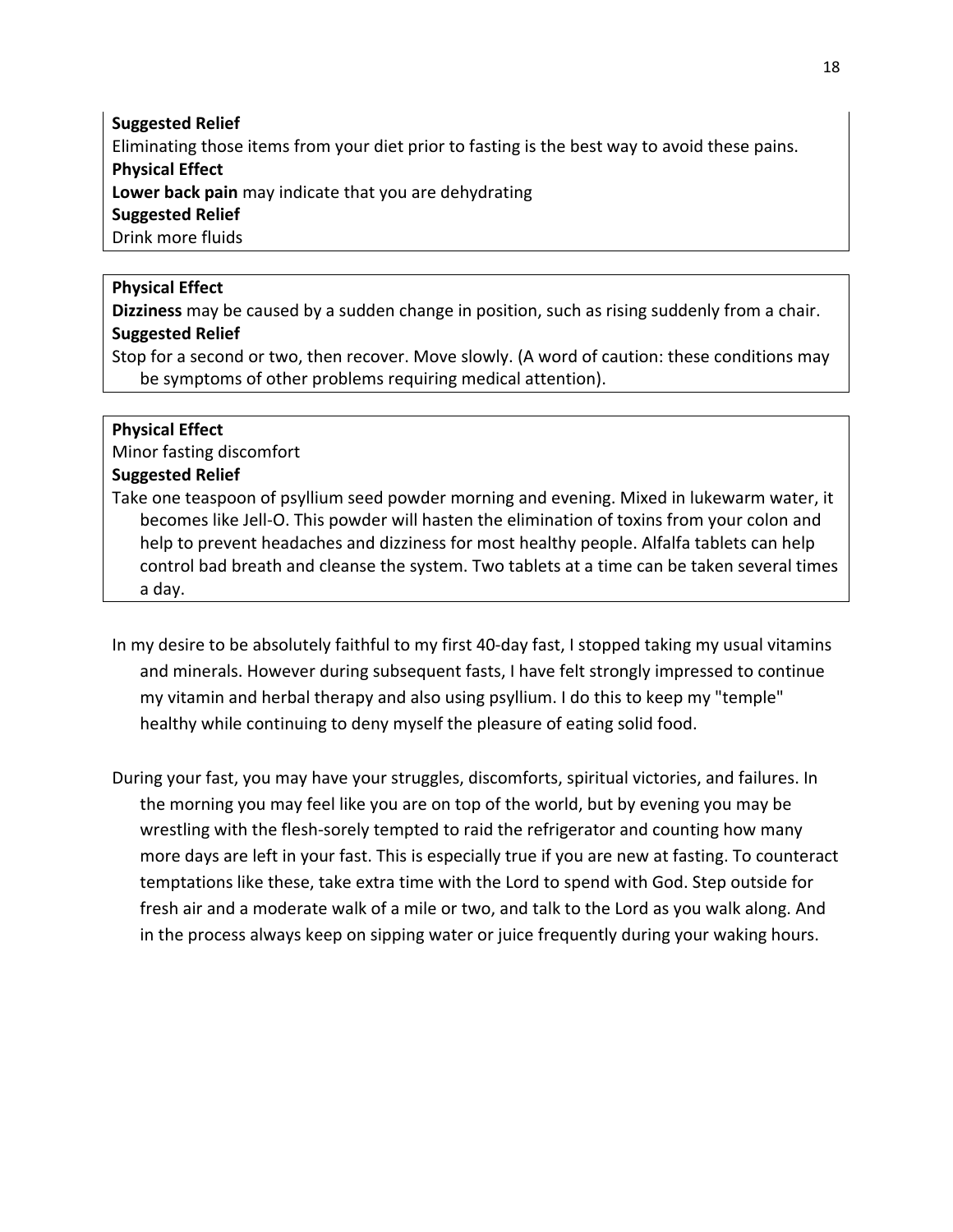# **Appendix [D](#page-1-2)**

# **Finishing Your Fast**

By Bill Bright

- All the experts agree that "breaking the fast" is the critical phase of fasting. While your body is in the resting mode, your stomach shrinks and your intestines become idle, so solid food must be re-introduced very slowly to avoid kidney failure or digestive distress. In fact, after a 40-day fast, you should make a careful transition for at least three days before returning to eating meats or fats or normal foods.
- Further, if you end your fast gradually, the beneficial physical and spiritual effects will linger for days. But if you rush into solid foods, you may lose much of your deep sense of peace and experience physical problems such as diarrhea, sickness, fainting, and frankly even death in some cases, due to shock!
- Dr. Paul Bragg and his daughter Patricia have conducted fasting clinics for many years. Their book, The Miracle of Fasting, gives a specific daily food plan for breaking a 7-day fast that could be adapted and stretched out over several more days for a 40-day fast.

#### **Breaking a Seven-Day Fast**

#### **5 o'clock as you end your 7th day of the fast**

• Peal four or five medium-sized tomatoes - cut them up, bring them to a boil and then turn off the heat. When they are cool enough to eat, have as many as you desire.

#### **Morning of the 8th day**

- Salad of grated carrots and grated cabbage, with half an orange squeezed over it.
- Bowl of steamed greens and pealed tomatoes (spinach, Swiss chard, or mustard greens). Bring the greens to a boil, then turn off the heat.
- You may eat two slices of 100 percent whole-wheat bread, which has been toasted until it is thoroughly dry-this is called "Melba toast." After it has been cooled, the toast should be so dry that it would powder if you squeezed it in the palm of your hand. As I have stated, this first food should be in the morning.
- During the day, you may have all the distilled water you wish to drink.
- For dinner, you may have a salad of grated carrots, chopped celery and cabbage, with orange juice for dressing. This will be followed by two cooked vegetables,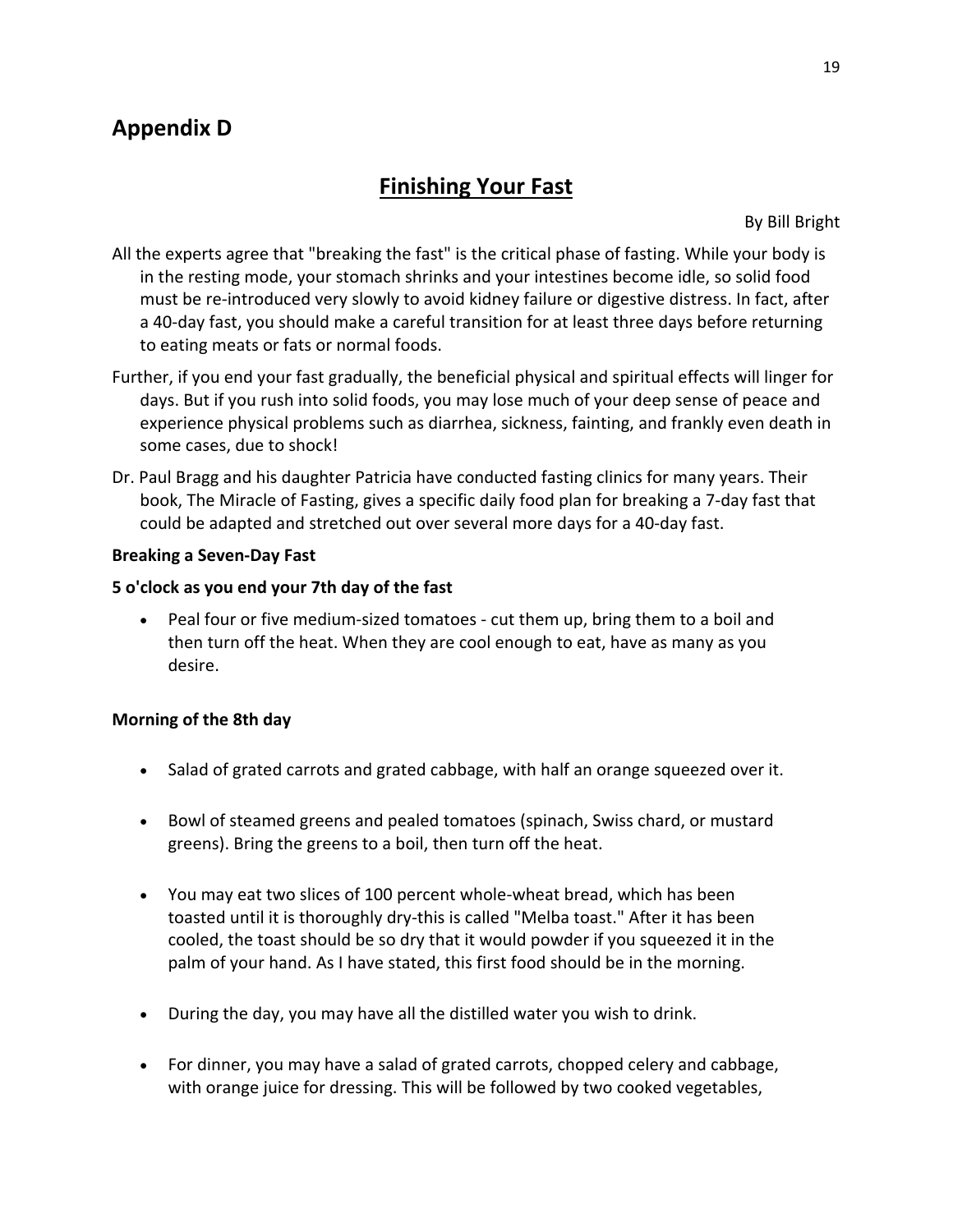one such as spinach, kale, shard, or mustard greens, and one such as string beans, carrots, steamed celery, okra, or squash. You may have two pieces of whole-grain "Melba toast." These meals are not to contain oils of any kind.

#### **Morning of the 9th day**

- You may have a dish of any kind of fresh fruit, such as banana, pineapple, orange, sliced grapefruit, or sliced apples. You may sprinkle this with two tablespoonfuls of raw wheat germ, and sweeten it with honey, but not over one tablespoonful
- At noon you may have a salad of grated carrots, cabbage, and celery, with one cooked vegetable and one slice of "Melba toast."
- At dinner you may have a salad dish of lettuce, watercress, parsley, and tomatoes, and two cooked vegetables.
- Most experts agree that breaking a fast with vegetables, either steamed or raw, is best. Your stomach is smaller now, so eat lightly. Stop before you feel full. Stay away from starches like pastas, potatoes, rice, or bread (except for "Melba toast") for at least a week. Also avoid meats, dairy products, and any fats or oils for a week or more. Introduce them very slowly and in small amounts.
- Extended fasts are not the only fasts which need to be ended with caution. Even a 3-day fast requires reasonable precautions. It is wise to start with a little soup -- something thin and nourishing such as vegetable broth made from onion, celery, potatoes, and carrots -- and fresh fruits such as watermelon and cantaloupe.
- In terms of resuming any sort of exercise routine, the advice is the same. Start out slowly, allowing time for your body to re-adjust to its usual regime.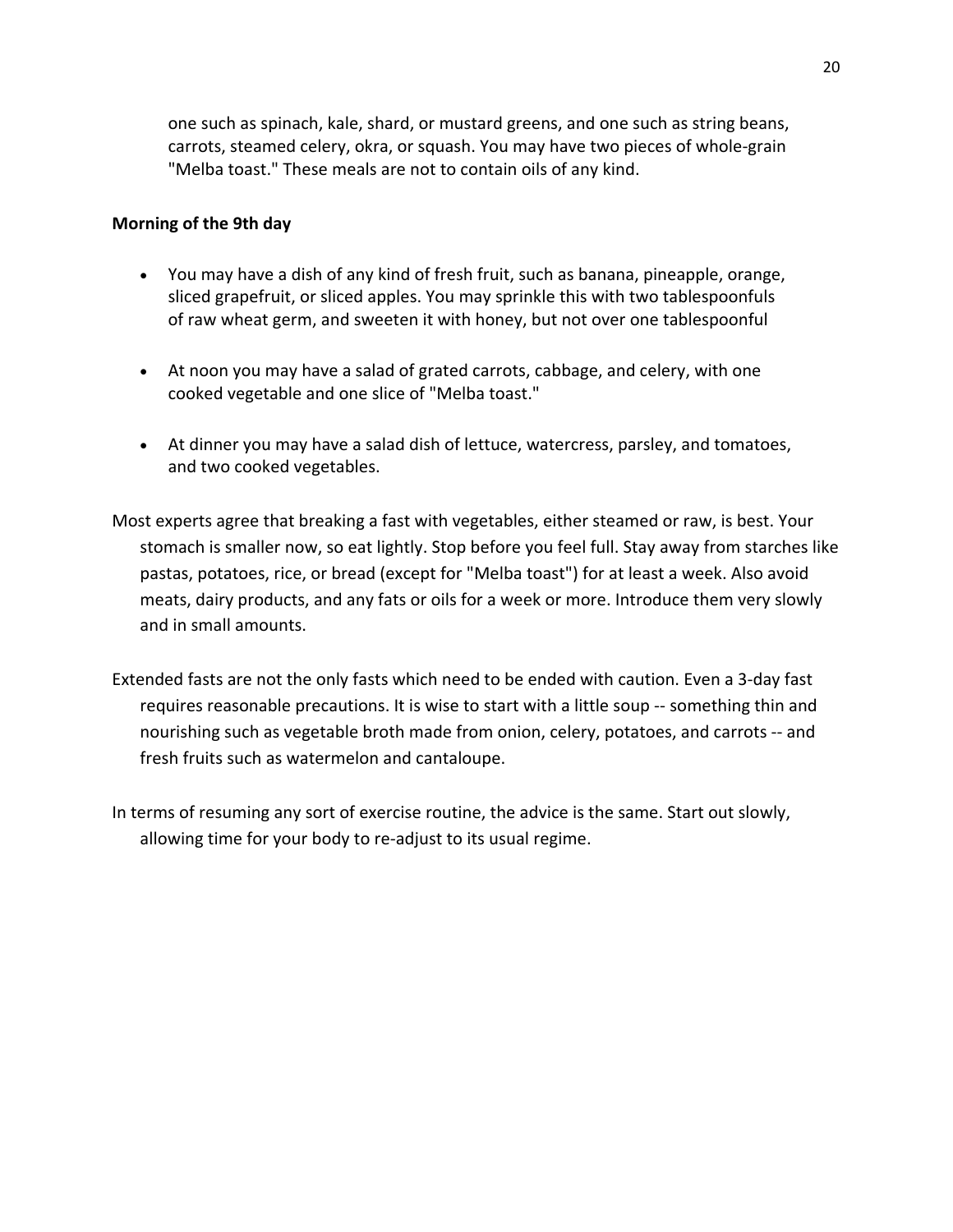## **Appendix [E](#page-1-3)**

## **Daniel Fast Food List**

by Susan Gregory

- **Special Note:** if you have health issues, please be sure to contact your health professional for advice before committing to any fast including the Daniel Fast. If you would like a list of the foods included and excluded in the Daniel Fast to show your doctor, just copy the contents of this page. Also, if you are interested in a collection of recipes that will take you through an entire 21-day Daniel fast go to: [http://danielfast.wordpress.com/2007/12/18/daniel](http://danielfast.wordpress.com/2007/12/18/daniel-fast-cookbook-2/)[fast-cookbook-2/.](http://danielfast.wordpress.com/2007/12/18/daniel-fast-cookbook-2/)
- Please make sure to **READ THE LABEL** when purchasing packaged, canned or bottled foods. They should be **sugar-free** and **chemical-free**. Keep this in mind as you review this list of acceptable foods.

#### **Foods to include in your diet during the Daniel Fast**

- All fruits. These can be fresh, frozen, dried, juiced or canned. Fruits include but are not limited to apples, apricots, bananas, blackberries, blueberries, boysenberries, cantaloupe, cherries, cranberries, figs, grapefruit, grapes, guava, honeydew melon, kiwi, lemons, limes, mangoes, nectarines, oranges, papayas, peaches, pears, pineapples, plums, prunes, raisins, raspberries, strawberries, tangelos, tangerines, watermelon
- All vegetables. These can be fresh, frozen, dried, juiced or canned. Vegetables include but are not limited to artichokes, asparagus, beets, broccoli, Brussels sprouts, cabbage, carrots, cauliflower, celery, chili peppers, collard greens, corn, cucumbers, eggplant, garlic, ginger root, kale, leeks, lettuce, mushrooms, mustard greens, okra, onions, parsley, potatoes, radishes, rutabagas, scallions, spinach, sprouts, squashes, sweet potatoes, tomatoes, turnips, watercress, yams, zucchini, veggie burgers are an option if you are not allergic to soy.
- All whole grains, including but not limited to whole wheat, brown rice, millet, quinoa, oats, barley, grits, whole wheat pasta, whole wheat tortillas, rice cakes and popcorn.
- All nuts and seeds, including but not limited to sunflower seeds, cashews, peanuts, sesame. Also nut butters including peanut butter.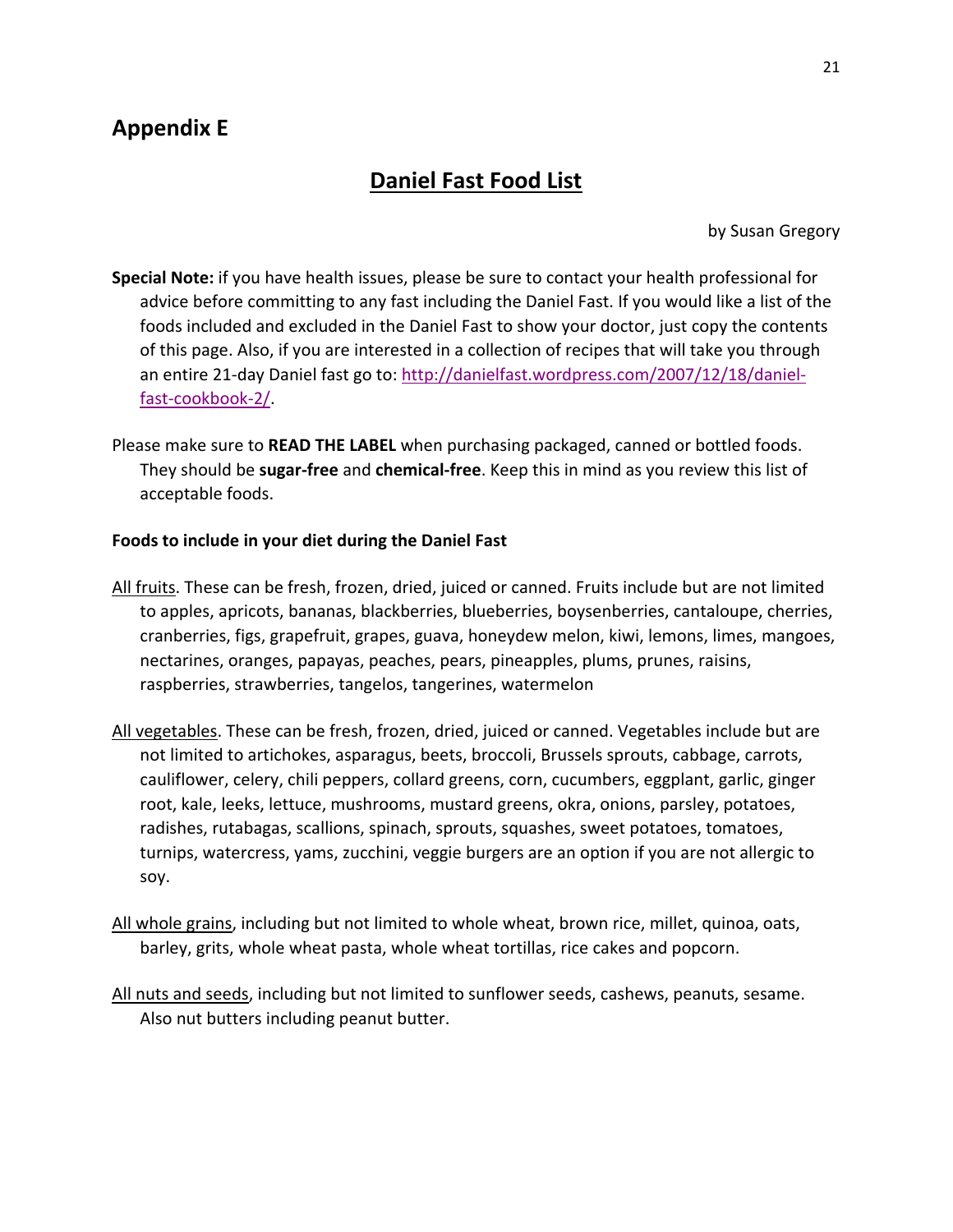All legumes. These can be canned or dried. Legumes include but are not limited to dried beans, pinto beans, split peas, lentils, black eyed peas, kidney beans, black beans, cannellini beans, white beans.

All quality oils including but not limited to olive, canola, grape seed, peanut, and sesame.

Beverages: spring water, distilled water or other pure waters.

Other: tofu, soy products, vinegar, seasonings, salt, herbs and spices.

#### **Foods to avoid on the Daniel Fast**

All meat and animal products including but not limited to beef, lamb, pork, poultry, and fish.

All dairy products including but not limited to milk, cheese, cream, butter, and eggs.

- All sweeteners including but not limited to sugar, raw sugar, honey, syrups, molasses, and cane juice.
- All leavened bread including Ezekiel Bread (it contains yeast and honey) and baked goods.
- All refined and processed food products including but not limited to artificial flavorings, food additives, chemicals, white rice, white flour, and foods that contain artificial preservatives.
- All deep fried foods including but not limited to potato chips, French fries, corn chips.
- All solid fats including shortening, margarine, lard and foods high in fat.
- Beverages including but not limited to coffee, tea, herbal teas, carbonated beverages, energy drinks, and alcohol.

Remember, READ THE LABELS!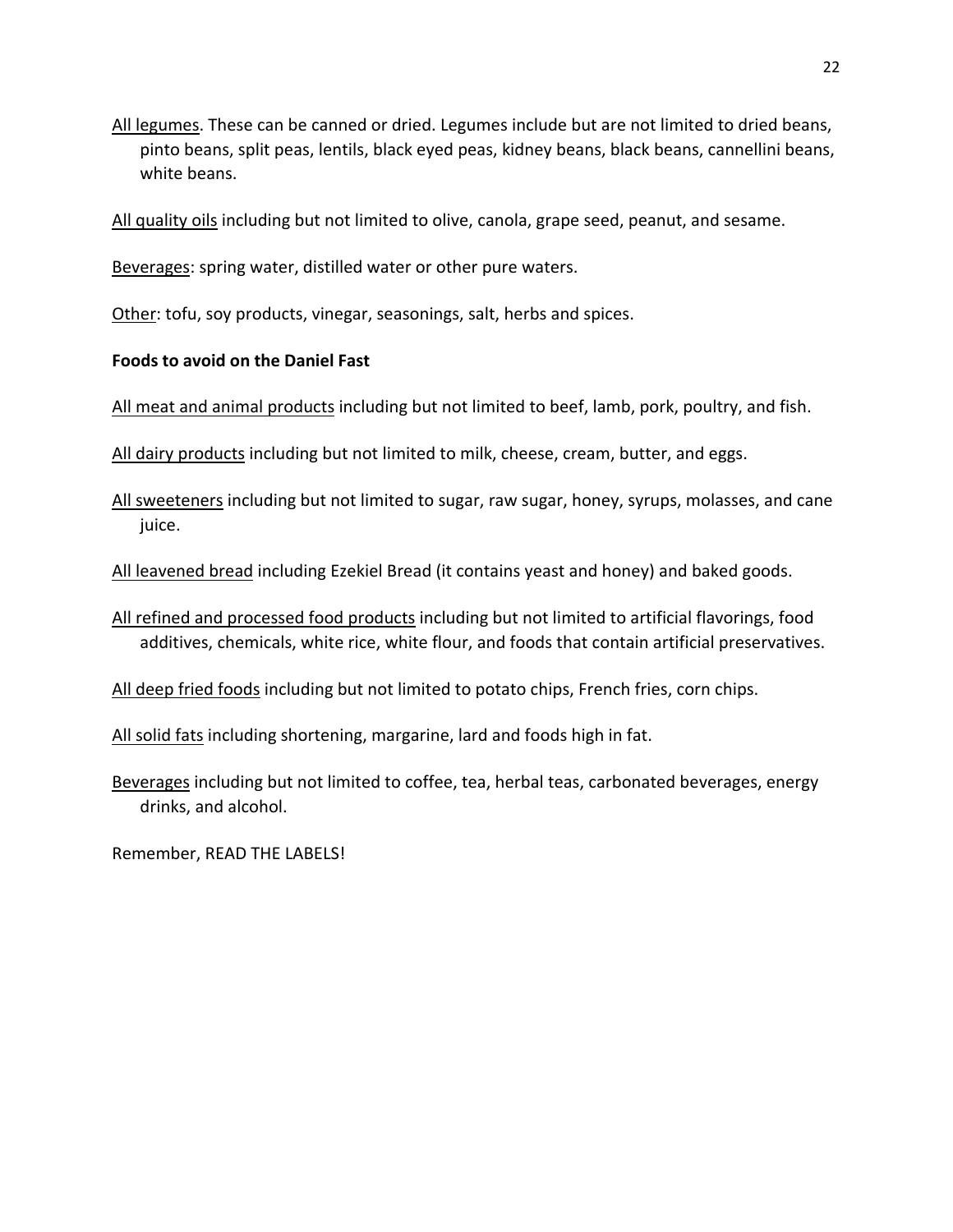## **Appendix [F](#page-1-4)**

# **7 Basic Steps to Successful Fasting and Prayer**

By Bill Bright

How you begin and conduct your fast will largely determine your success. By following these seven basic steps to fasting, you will make your time with the Lord more meaningful and spiritually rewarding.

#### **STEP 1: Set Your Objective**

- Why are you fasting? Is it for spiritual renewal, for guidance, for healing, for the resolution of problems, for special grace to handle a difficult situation? Ask the Holy Spirit to clarify His leading and objectives for your prayer fast. This will enable you to pray more specifically and strategically.
- Through fasting and prayer we humble ourselves before God so the Holy Spirit will stir our souls, awaken our churches, and heal our land according to 2 Chronicles 7:14. Make this a priority in your fasting.

#### **STEP 2: Make Your Commitment**

- Pray about the kind of fast you should undertake. Jesus implied that all of His followers should fast (Matthew 6:16-18; 9:14,15) For Him it was a matter of when believers would fast, not if they would do it. Before you fast, decide the following up front:
	- How long you will fast one meal, one day, a week, several weeks, forty days (Beginners should start slowly, building up to longer fasts.)
	- The type of fast God wants you to undertake (such as water only, or water and juices; what kinds of juices you will drink and how often)
	- What physical or social activities you will restrict
	- How much time each day you will devote to prayer and God's Word

Making these commitments ahead of time will help you sustain your fast when physical temptations and life's pressures tempt you to abandon it.

#### **STEP 3: Prepare Yourself Spiritually**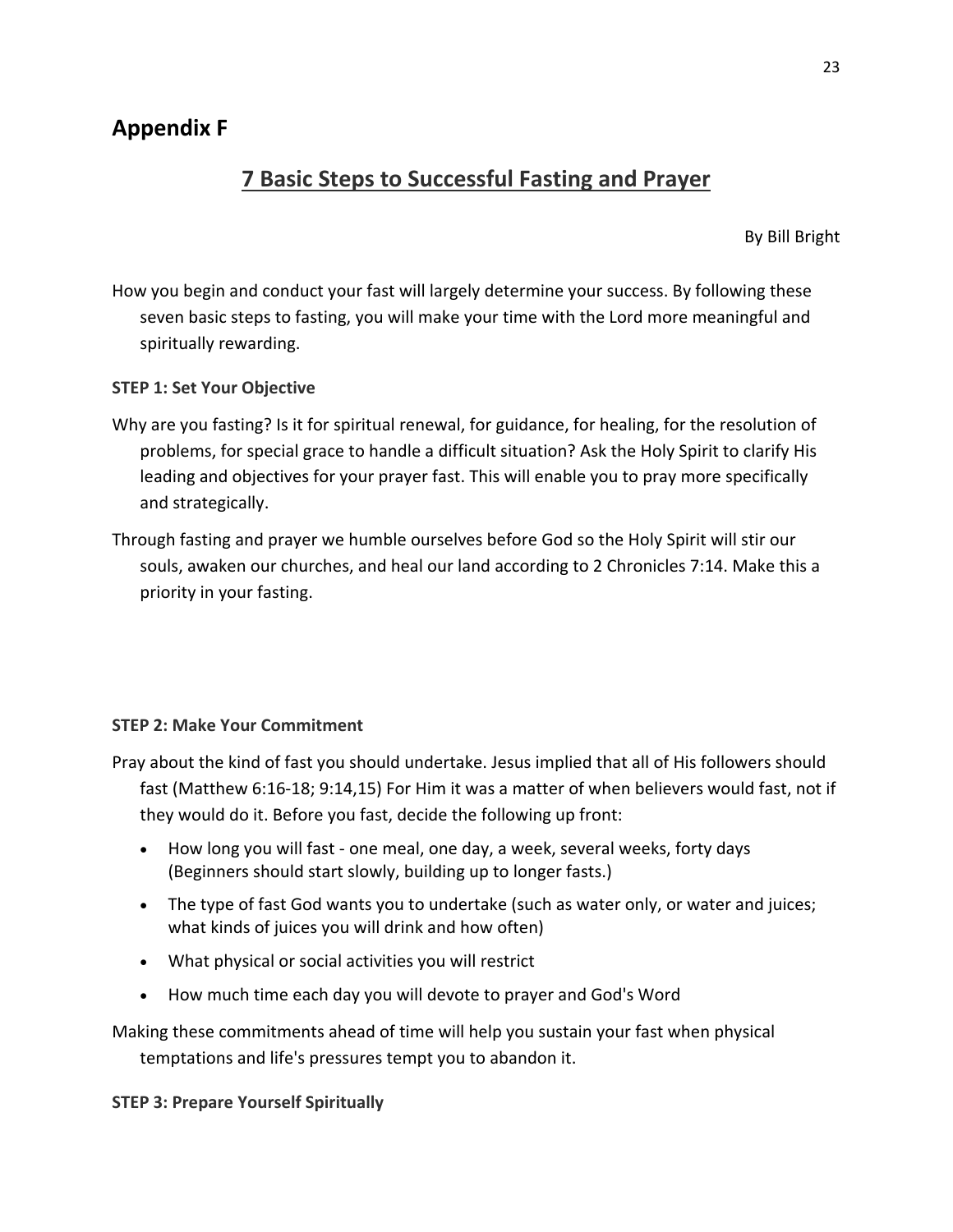The very foundation of fasting and prayer is repentance. Unconfessed sin will hinder your prayers. Here are several things you can do to prepare your heart:

- Ask God to help you make a comprehensive list of your sins.
- Confess every sin that the Holy Spirit calls to your remembrance and accept God's forgiveness (1 John 1:9).
- Seek forgiveness from all whom you have offended, and forgive all who have hurt you (Mark 11:25; Luke 11:4; 17:3,4).
- Make restitution as the Holy Spirit leads you.
- Ask God to fill you with His Holy Spirit according to His command in Ephesians 5:18 and His promise in 1 John 5:14,15.
- Surrender your life fully to Jesus Christ as your Lord and Master; refuse to obey your worldly nature (Romans 12:1,2).
- Meditate on the attributes of God, His love, sovereignty, power, wisdom, faithfulness, grace, compassion, and others (Psalm 48:9,10; 103:1-8, 11-13).
- Begin your time of fasting and prayer with an expectant heart (Hebrews 11:6).
- Do not underestimate spiritual opposition. Satan sometimes intensifies the natural battle between body and spirit (Galatians 5:16,17).

#### **STEP 4: Prepare Yourself Physically**

Fasting requires reasonable precautions. Consult your physician first, especially if you take prescription medication or have a chronic ailment. Some persons should never fast without professional supervision.

Physical preparation makes the drastic change in your eating routine a little easier so that you can turn your full attention to the Lord in prayer.

- Do not rush into your fast.
- Prepare your body. Eat smaller meals before starting a fast. Avoid high-fat and sugary foods.
- Eat raw fruit and vegetables for two days before starting a fast.

## **[While You Fast](http://www.ccci.org/training-and-growth/devotional-life/7-steps-to-fasting/03-while-you-fast.htm)**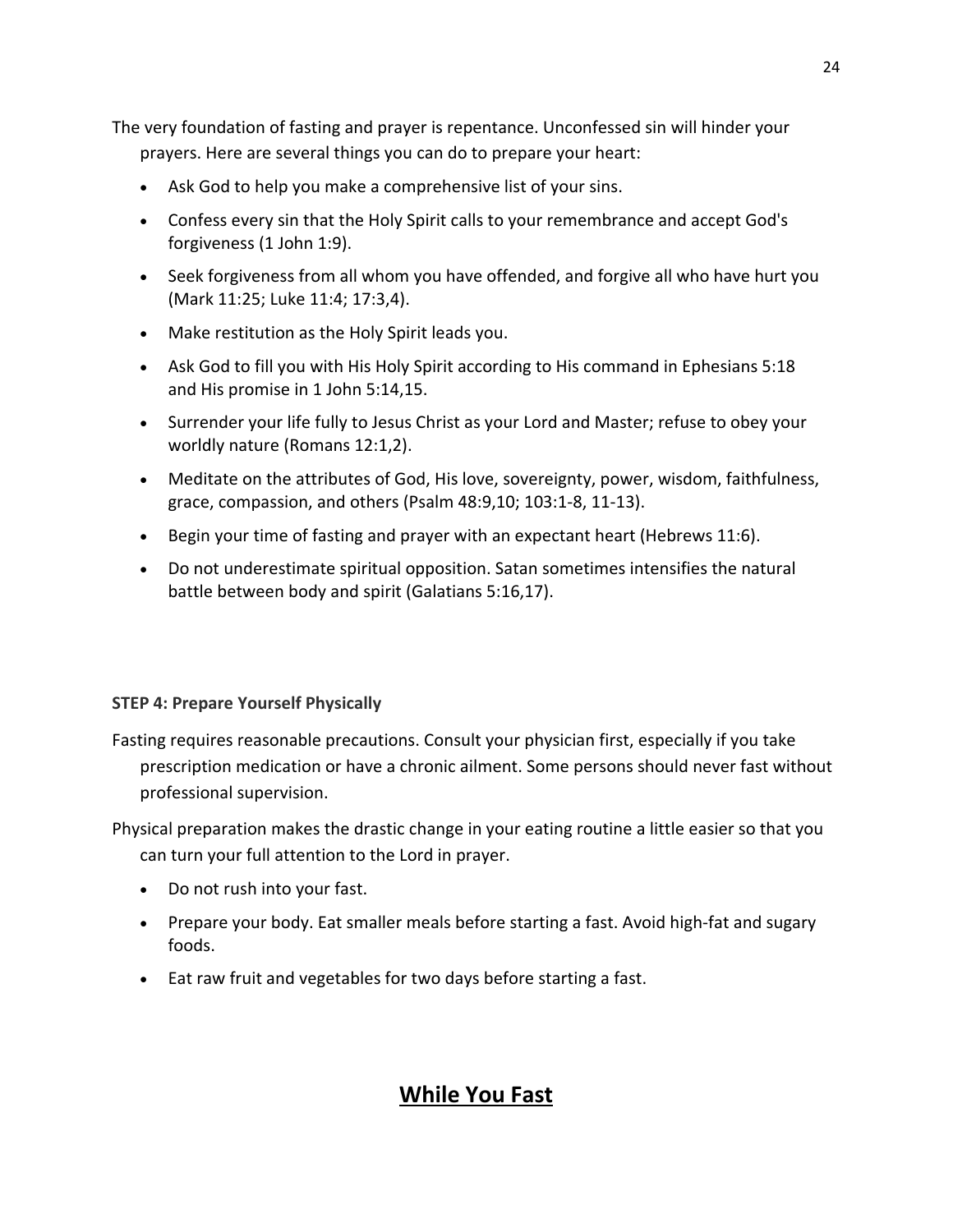Your time of fasting and prayer has come. You are abstaining from all solid foods and have begun to seek the Lord. Here are some helpful suggestions to consider:

- Avoid drugs, even natural herbal drugs and homeopathic remedies. Medication should be withdrawn only with your physician's supervision.
- Limit your activity.
- Exercise only moderately. Walk one to three miles each day if convenient and comfortable.
- Rest as much as your schedule will permit.
- Prepare yourself for temporary mental discomforts, such as impatience, crankiness, and anxiety.
- Expect some physical discomforts, especially on the second day. You may have fleeting hunger pains, dizziness, or the "blahs." Withdrawal from caffeine and sugar may cause headaches. Physical annoyances may also include weakness, tiredness, or sleeplessness.

The first two or three days are usually the hardest. As you continue to fast, you will likely experience a sense of well-being both physically and spiritually. However, should you feel hunger pains, increase your liquid intake.

#### **STEP 5: Put Yourself on a Schedule**

For maximum spiritual benefit, set aside ample time to be alone with the Lord. Listen for His leading. The more time you spend with Him, the more meaningful your fast will be.

#### *Morning*

- Begin your day in praise and worship.
- Read and meditate on God's Word, preferably on your knees.
- Invite the Holy Spirit to work in you to will and to do His good pleasure according to Philippians 2:13.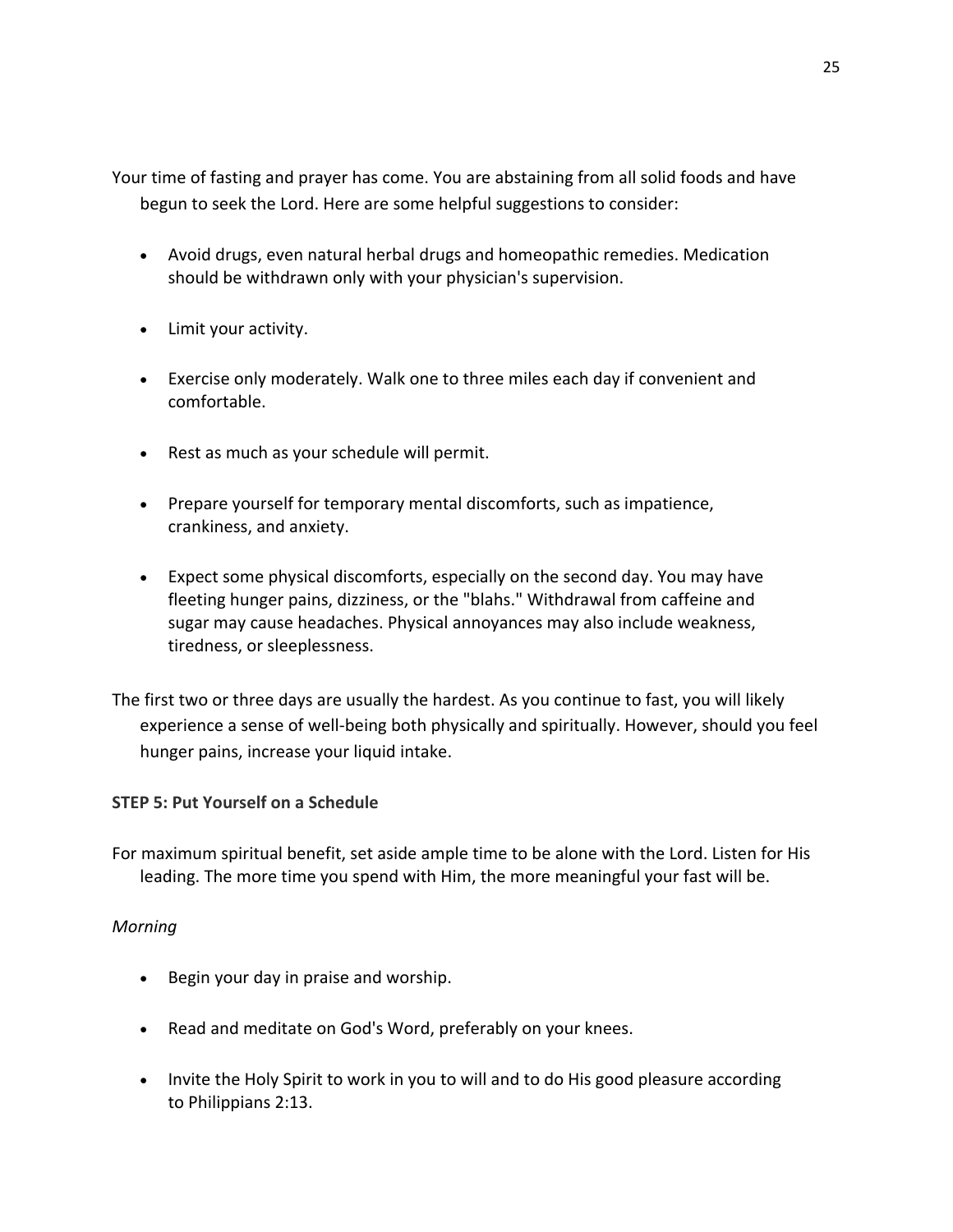- Invite God to use you. Ask Him to show you how to influence your world, your family, your church, your community, your country, and beyond.
- Pray for His vision for your life and empowerment to do His will.

#### *Noon*

- Return to prayer and God's Word.
- Take a short prayer walk.
- Spend time in intercessory prayer for your community's and nation's leaders, for the world's unreached millions, for your family or special needs.

#### *Evening*

- Get alone for an unhurried time of "seeking His face."
- If others are fasting with you, meet together for prayer.
- Avoid television or any other distraction that may dampen your spiritual focus.

When possible, begin and end each day on your knees with your spouse for a brief time of praise and thanksgiving to God. Longer periods of time with our Lord in prayer and study of His Word are often better spent alone.

A dietary routine is vital as well. Dr. Julio C. Ruibal - a nutritionist, pastor, and specialist in fasting and prayer - suggests a daily schedule and list of juices you may find useful and satisfying. Modify this schedule and the drinks you take to suit your circumstances and tastes.

*5 a.m. - 8 a.m.*

• Fruit juices, preferably freshly squeezed or blended and diluted in 50 percent distilled water if the fruit is acid. Apple, pear, grapefruit, papaya, watermelon, or other fruit juices are generally preferred. If you cannot do your own juicing, buy juices without sugar or additives.

*10:30 a.m. - noon*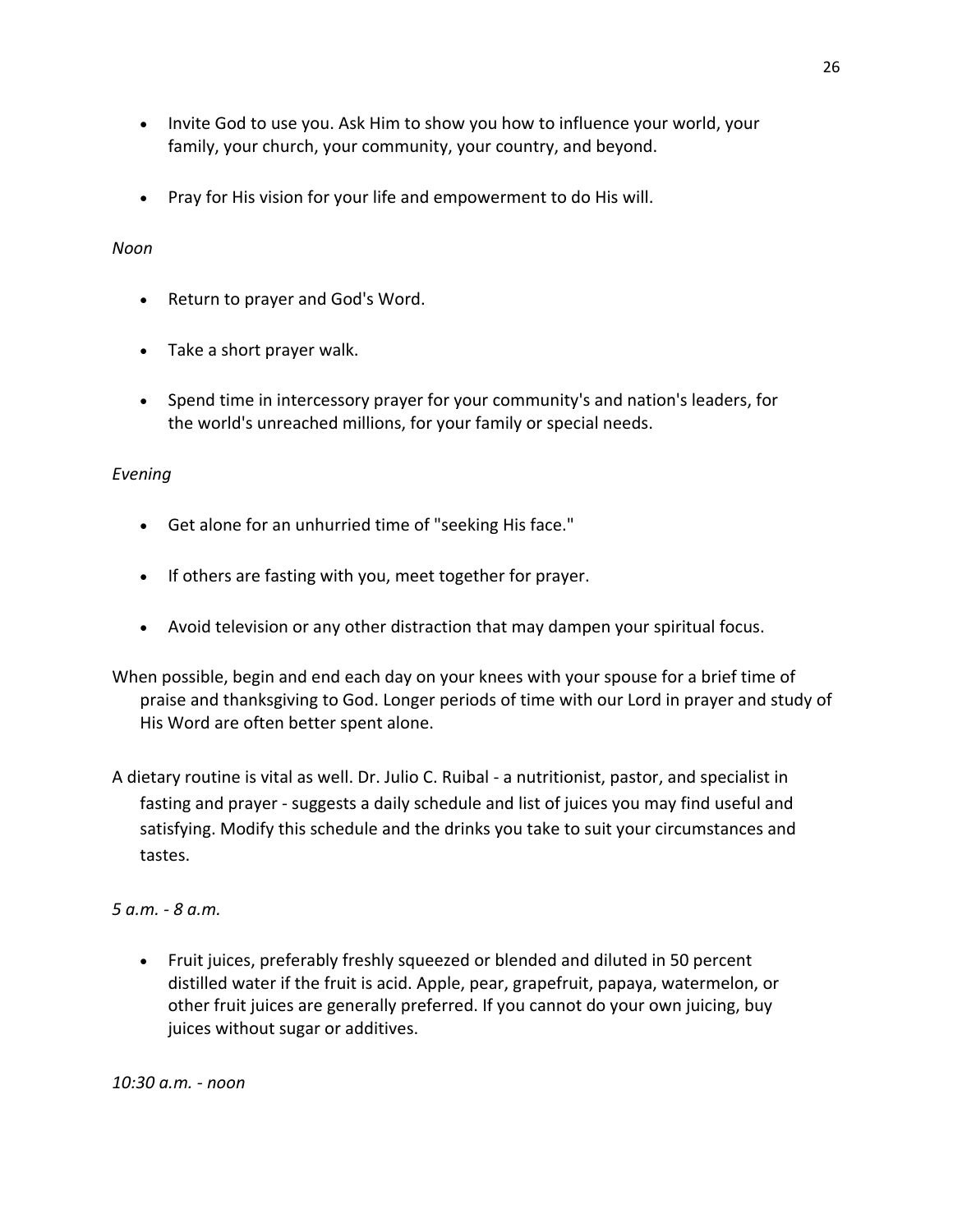• Fresh vegetable juice made from lettuce, celery, and carrots in three equal parts.

#### *2:30 p.m. - 4 p.m.*

• Herb tea with a drop of honey. Avoid black tea or any tea with caffeine.

#### *6 p.m. - 8:30 p.m.*

• Broth made from boiling potatoes, celery, and carrots with no salt. After boiling about half an hour, pour the water into a container and drink it.

**Tips on Juice Fasting**

- Drinking fruit juice will decrease your hunger pains and give you some natural sugar energy. The taste and lift will motivate and strengthen you to continue.
- The best juices are made from fresh watermelon, lemons, grapes, apples, cabbage, beets, carrots, celery, or leafy green vegetables. In cold weather, you may enjoy a warm vegetable broth.
- Mix acidic juices (orange and tomato) with water for your stomach's sake.
- Avoid caffeinated drinks. And avoid chewing gum or mints, even if your breath is bad. They stimulate digestive action in your stomach.

## **[Breaking Your Fast](http://www.ccci.org/training-and-growth/devotional-life/7-steps-to-fasting/04-breaking-your-fast.htm)**

When your designated time for fasting is finished, you will begin to eat again. But how you break your fast is extremely important for your physical and spiritual well-being.

#### **STEP 6: End Your Fast Gradually**

Begin eating gradually. Do not eat solid foods immediately after your fast. Suddenly reintroducing solid food to your stomach and digestive tract will likely have negative, even dangerous, consequences. Try several smaller meals or snacks each day. If you end your fast gradually, the beneficial physical and spiritual effects will result in continued good health.

Here are some suggestions to help you end your fast properly: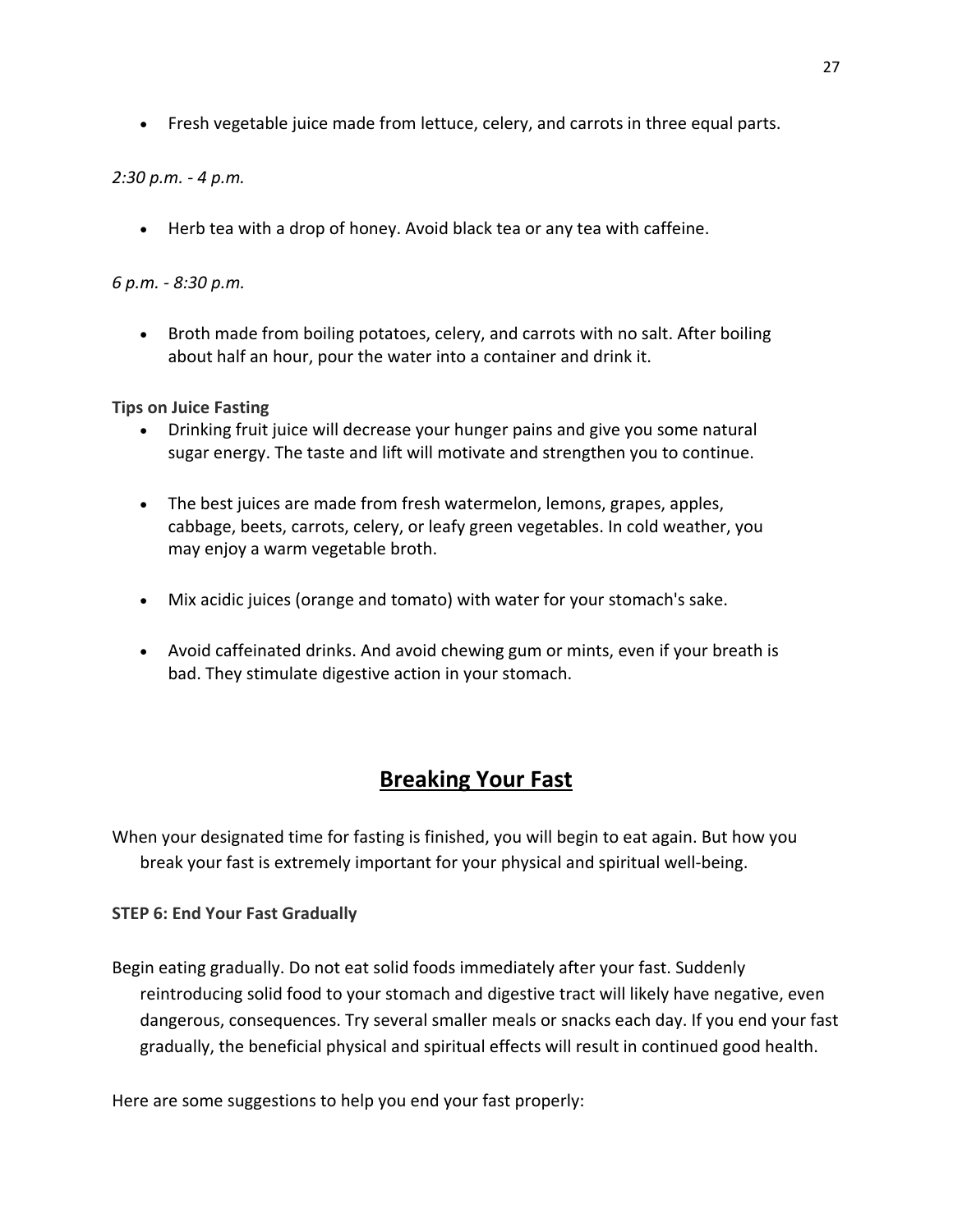- Break an extended water fast with fruit such as watermelon.
- While continuing to drink fruit or vegetable juices, add the following: *First day:* Add a raw salad. *Second day*: Add baked or boiled potato, no butter or seasoning. *Third day*: Add a steamed vegetable. *Thereafter*: Begin to reintroduce your normal diet.
- Gradually return to regular eating with several small snacks during the first few days. Start with a little soup and fresh fruit such as watermelon and cantaloupe. Advance to a few tablespoons of solid foods such as raw fruits and vegetables or a raw salad and baked potato.

## **[A Final Word](http://www.ccci.org/training-and-growth/devotional-life/7-steps-to-fasting/05-final-word.htm)**

#### **STEP 7: Expect Results**

- If you sincerely humble yourself before the Lord, repent, pray, and seek God's face; if you consistently meditate on His Word, you will experience a heightened awareness of His presence (John 14:21). The Lord will give you fresh, new spiritual insights. Your confidence and faith in God will be strengthened. You will feel mentally, spiritually, and physically refreshed. You will see answers to your prayers.
- A single fast, however, is not a spiritual cure-all. Just as we need fresh infillings of the Holy Spirit daily, we also need new times of fasting before God. A 24-hour fast each week has been greatly rewarding to many Christians.
- It takes time to build your spiritual fasting muscles. If you fail to make it through your first fast, do not be discouraged. You may have tried to fast too long the first time out, or your may need to strengthen your understanding and resolve. As soon as possible, undertake another fast until you do succeed. God will honor you for your faithfulness.

I encourage you to join me in fasting and prayer again and again until we truly experience revival in our homes, our churches, our beloved nation, and throughout the world.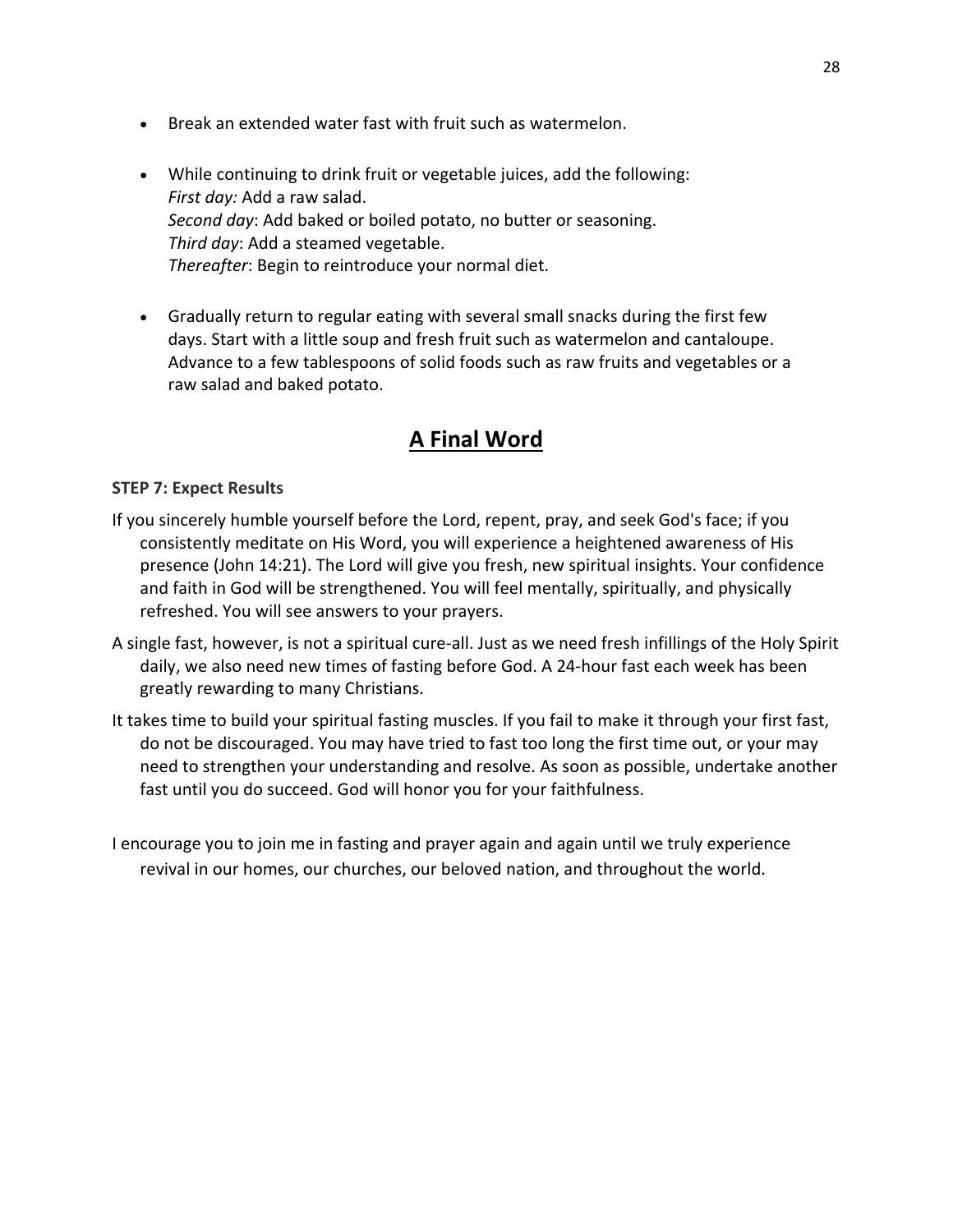# **Appendix [G](#page-1-5)**

# **Your Personal Guide to Fasting and Prayer**

By Bill Bright

- Fasting is the most powerful spiritual discipline of all the Christian disciplines. Through fasting and prayer, the Holy Spirit can transform your life.
- Fasting and prayer can also work on a much grander scale. According to Scripture, personal experience and observation, I am convinced that when God's people fast with a proper Biblical motive-seeking God's face not His hand-with a broken, repentant, and contrite spirit, God will hear from heaven and heal our lives, our churches, our communities, our nation and world. Fasting and prayer can bring about revival - a change in the direction of our nation, the nations of earth and the fulfillment of the Great Commission.
- The awesome power can be released through you as you fast through the enabling of the Holy Spirit.
- Fasting is one of the most neglected spiritual admonitions. In fact, it has been ignored for so long that it is difficult to find information on the "how-to's" of this life-changing experience. When I first undertook an extended fast, I had a difficult time finding information on the nature of a Biblical fast, how to start, what to expect physically and spiritually, and how to terminate a fast.

These pages are designed to answer your practical questions about fasting and ease any concerns you might have. In this series, you will learn:

- Why you should fast
- How to fast safely
- How long and what type of fast is right for you
- How to prepare yourself spiritually and physically
- How to manage your schedule while fasting
- How to deal with the responses of friends and loved ones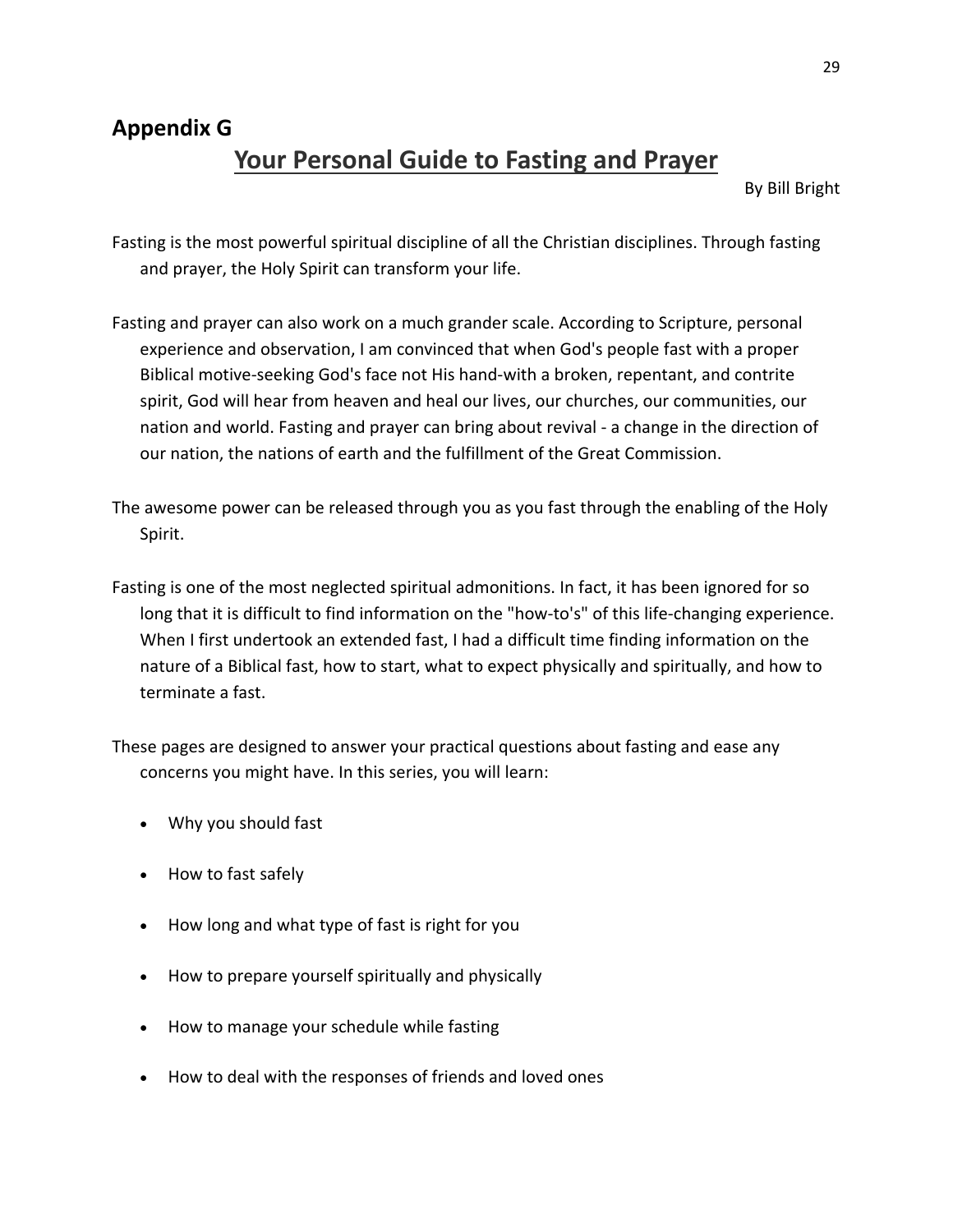- How to make your spiritual experience the best it can be
- How to maintain nutritional balance and health from beginning to end (including specific juice and broth recipes)
- What physical benefits to expect
- How to finish your fast and return to your normal schedule in a HEALTHY way

I want to be of help to you so I will be speaking to you from these pages at various points in the study. I have completed five 40-day fasts. I want to share with you what I have learned and what has helped me. Whether you hold a 1-day fast or an extended 40-day fast, I pray that our Lord's most wonderful love and blessings will be poured out on you as you take this exciting step of faith.

# **[Why You Should Fast](http://www.ccci.org/training-and-growth/devotional-life/personal-guide-to-fasting/02-why-you-should-fast.htm)**

If you do not already know of the power and importance of fasting, here are some very important facts:

- Fasting was an expected discipline in both the Old and New Testament eras. For example, Moses fasted at least two recorded forty-day periods. Jesus fasted 40 days and reminded His followers to fast, "when you fast," not if you fast.
- Fasting and prayer can restore the loss of the "first love" for your Lord and result in a more intimate relationship with Christ.
- Fasting is a biblical way to truly humble yourself in the sight of God (Psalm 35:13; Ezra 8:21). King David said, "I humble myself through fasting."
- Fasting enables the Holy Spirit to reveal your true spiritual condition, resulting in brokenness, repentance, and a transformed life.
- The Holy Spirit will quicken the Word of God in your heart and His truth will become more meaningful to you!
- Fasting can transform your prayer life into a richer and more personal experience.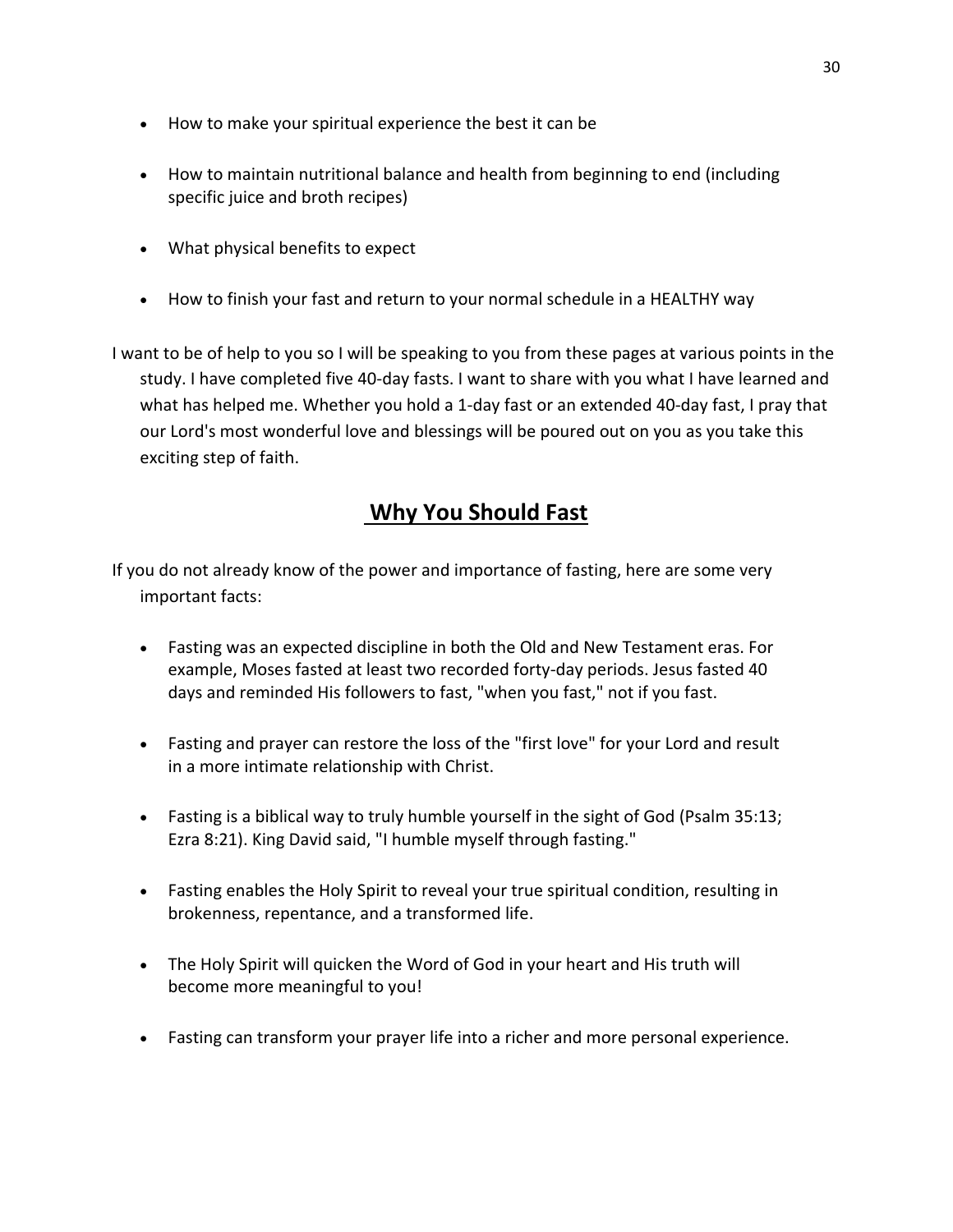- Fasting can result in a dynamic personal revival in your own life-and make you a channel of revival to others.
- Fasting and prayer are the only disciplines that fulfill the requirements of II Chronicles 7:14:
- *"If my people, who are called by my name, will humble themselves and pray and seek my face and turn from their wicked ways, then will I hear from heaven and will forgive their sin and will heal their land."*
- If you fast, you will find yourself being humbled as I did. You will discover more time to pray and seek God's face. And as He leads you to recognize and repent of unconfessed sin, you will experience special blessings from God.

# **[How to Fast Safely](http://www.ccci.org/training-and-growth/devotional-life/personal-guide-to-fasting/03-how-to-fast-safely.htm)**

- As you begin your fast, you may hear from concerned loved ones and friends who urge you to protect your health. And they are right. You should protect your health. But I assure you, if done properly, fasting will not only prove to be a spiritual blessing, but physical blessing as well.
- By all means, consult your doctor before you begin your fast. But, be aware that many doctors have not been trained in this area and so their understanding is limited. Even so, it would be wise to ask your doctor for a physical exam to make sure you are in good health. You may have a physical problem that would make fasting unwise or dangerous. Also, if you are under any type of medication, make sure you talk to your doctor before changing your regime. Prudence and caution are in order.
- When you are assured that you are in good health, you are ready to begin your fast. Follow the guidelines in the Physical Preparations and Maintaining Nutritional Balance and Health parts of this website.
- In spite of the absolute safety and benefits of fasting, there are certain persons who should NEVER fast without professional supervision. For example:
	- Persons who are physically too thin or emaciated.
	- Persons who are prone to anorexia, bulimia, or other behavioral disorders.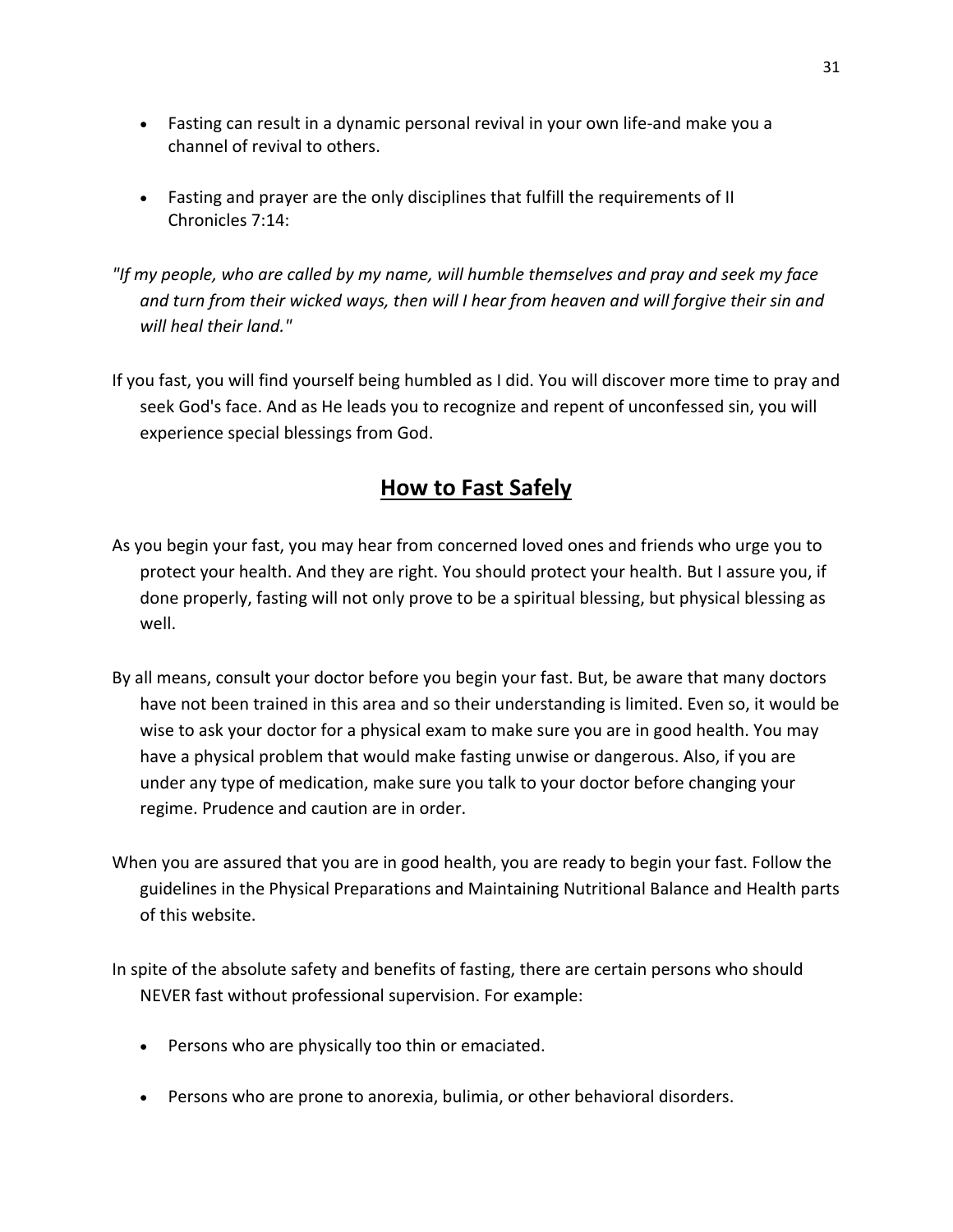- Those who suffer weakness or anemia.
- Persons who have tumors, bleeding ulcers, cancer, blood diseases, or who have heart disease.
- Those who suffer chronic problems with kidneys, liver, lungs, heart, or other important organs.
- Individuals who take insulin for diabetes, or suffer any other blood sugar problem such as hyperglycemia.
- Women who are pregnant or nursing.

# **[How Long and What Type of Fast is Right for You](http://www.ccci.org/training-and-growth/devotional-life/personal-guide-to-fasting/04-how-long-and-what-type.htm)**

- If you have never fasted before, I applaud your present interest! Fasting has been a major emphasis in the lives of many of the great spiritual leaders throughout history. John Wesley, the founder of the Methodist denomination, fasted every Wednesday and Friday and required all of his clergy to do the same. Effective ministers of God from the apostle Paul to Martin Luther to John Calvin made it a continual part of their walks with God.
- None of those men had a "formula fast" that was the only "right" way. Fasting is about the condition of the heart, not the number of days. Each time that I have fasted for forty days, it was because I felt impressed by God to do so.
- So, start slowly. Fast for one meal a day, or one day a week, or one week a month. Build up your spiritual muscles so that you will be prepared in a period of several months to fast for an extended 40 day period.

#### **The Bible Recounts Primarily Two Types of Fasts**

- A partial fast is described in the book of Daniel. Although the water fast seemed to be the custom of the prophet, there was a three-week period in which he only abstained from "delicacies," meat, and wine (Daniel 10:3).
- The two primary types mentioned in the Bible are the "**absolute**" and "**supernatural absolute**" fasts. These are total fasts-no food (solid or liquid) and no water. Paul went on an absolute fast for three days following his encounter with Jesus on the road to Damascus (Acts 9:9).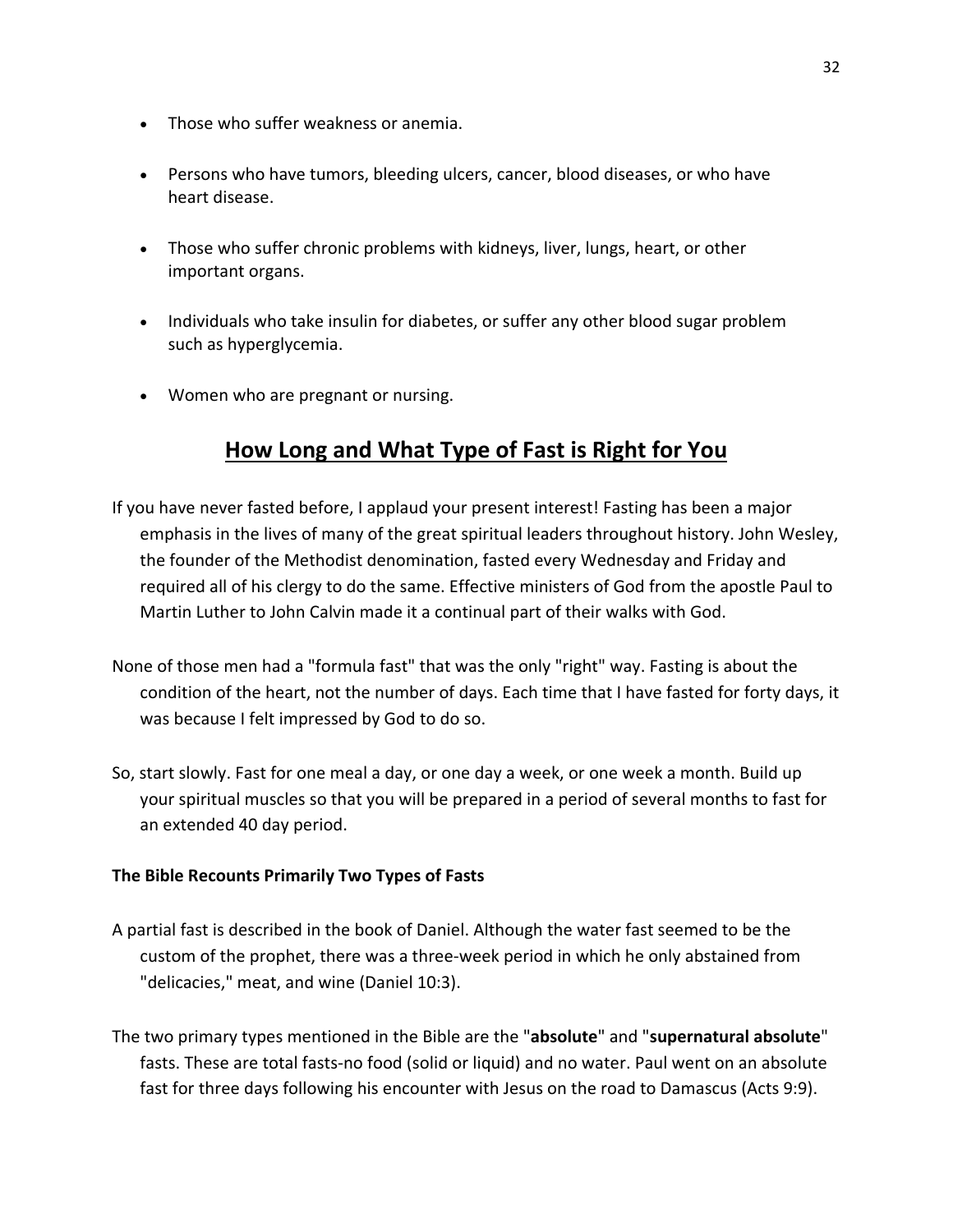Moses and Elijah engaged in what must be considered a supernatural absolute fast of forty days (Deuteronomy 9:9; I Kings 19:8).

- So, I strongly advice you to drink plenty of liquids. Obviously, if God leads you to undertake an absolute fast, you should obey. If so, be certain, without doubt, that God is leading you.
- Water-only fasts that last for more than several days need to be undertaken with complete rest and under medical supervision because of the extreme danger of over-toxification, breakdown of vital body tissues, and loss of electrolytes.
- I personally recommend and practice water and juice fasting, especially if you are going to fast for an extended period of time. This type of fast will provide you with more energy than absolute or water-only fasts and still lead you into the humbling experience of denying your desire for solid food that you can chew.
- When it comes to making your final decision about what type of fast is right for you, the best advise I can give you is to follow the leading of the Holy Spirit. He will guide your heart and mind as to what is best for you. Remember, the most important consideration in fasting is your motive. Why are you fasting? To seek something personally from God's hand or to seek His face in worship, praise and thanksgiving?

## **[How to Prepare Yourself Spiritually and Physically](http://www.ccci.org/training-and-growth/devotional-life/personal-guide-to-fasting/05-spiritual-and-physical-preparation.htm)**

#### **Spiritual Preparation**

- In preparation for this special time with God, I strongly urge you to examine your heart, and detect any unconfessed sin. Scripture records that God always requires His people to repent of their sins before He will hear their prayers. King David said:
- *Come and hear, all of you who reverence the Lord, and I will tell you what he did for me: For I cried to him for help, with praises ready on my tongue. He would not have listened if I had not confessed my sins. But he listened! He heard my prayer! He paid attention to it!*
- *Blessed be God who didn't turn away when I was praying, and didn't refuse me his kindness and love.* (Psalm 66:16-20)
- In your prayers, confess not only obvious sins, but less obvious ones as well. The sins of omission as well as the sins of commission experiences. These may be experiences leaving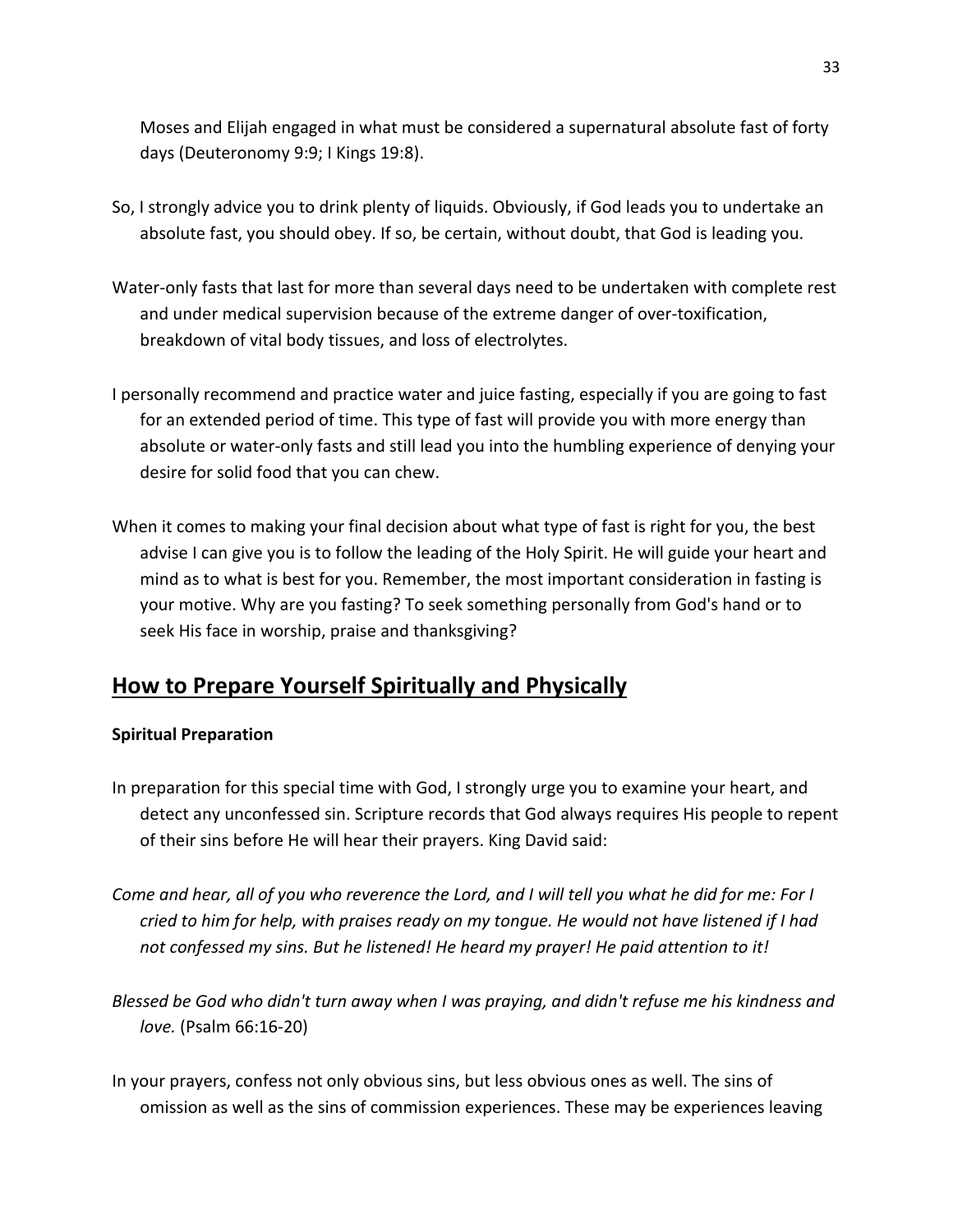your first love for our Lord: worldly-mindedness, self-centeredness, spiritual indifference, and unwillingness to share your faith in Christ with others, not spending sufficient time in God's Word and in prayer, a poor relationship with your spouse, your children, your pastor, or other members of your church.

- Another great way to prepare for your fast is to practice what I call "Spiritual Breathing." The concept is simple, but it has changed my own life and that of millions of others.
- Like physical breathing, Spiritual Breathing is a process of exhaling the impure and inhaling the pure. If you knowingly sin, breathe spiritually to restore the fullness of God's Holy Spirit in your life. You exhale by confessing your sins immediately when you become aware of them, and you inhale by inviting the Holy Spirit to re-take control of your life. As an act of faith, trust Him to empower you. During the fast, spiritual breathing-constant reliance on the Holy Spirit-will enable you to resist temptation, not only to sin but to abandon your fast.

#### **Physical Preparation**

- Although fasting is primarily a spiritual discipline, it begins in the physical realm. You should not fast without specific physical preparation.
- If you plan on fasting for several days, you will find it helpful to begin by eating smaller meals before you abstain altogether. Resist the urge to have that "last big feast" before the fast. Cutting down on your meals a few days before you begin the fast will signal your mind, stomach, and appetite that less food is acceptable.
- Some health professionals suggest eating only raw foods for two days before starting a fast. I also recommend weaning yourself off caffeine and sugar products to ease your initial hunger or discomfort at the early stages of your fast.

## **[Managing Your Schedule While Fasting](http://www.ccci.org/training-and-growth/devotional-life/personal-guide-to-fasting/06-manage-your-schedule-while-fasting.htm)**

How long you fast, the kind of fast you undertake, and how you adjust your work schedule depends mostly on your occupation. Persons with office jobs, pastors, or homemakers may find it easier to continue their duties and fast for longer periods of time. In fact, on the basis of my personal experience, worldwide travels and the many letters, which I have received, I am confident that many, many thousands of pastors and lay men and women have already completed a 40-day fast!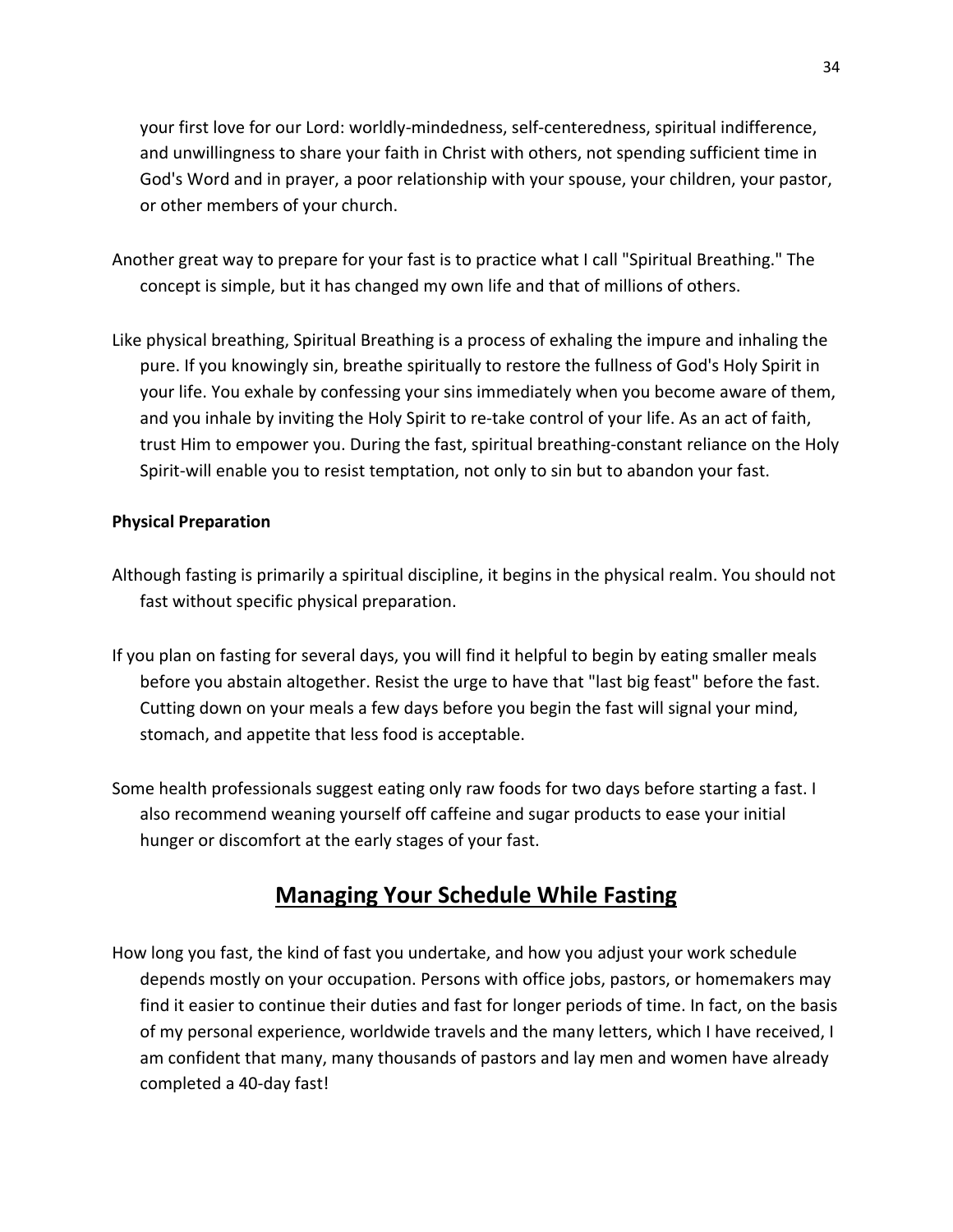Though there are many who engage in strenuous physical labor and have enjoyed their extended fast, if you are so engaged, you may wish to fast only one or more days of the week, limiting yourselves to partial fasting if you are so engaged. Or you may look to weekends as the prime time to abstain from food. Remember, too, fasting during major holidays is not always a good idea. Families may be inconvenienced, and temptations to eat can be overwhelming.

Reasons for schedule adjustments, especially during an extended fast, are two-fold...

- **The first is physical**. Throughout your fast, you may feel somewhat weaker than normal. During the first few days, you may feel tired and irritable. Lightening your workload and cutting down on strenuous exercise would be a very good idea to maintain your health and your morale.
- **The second reason is spiritual**. Fasting is not just denying yourself food. It is exchanging the needs of the physical body for those of the spiritual. Long times of prayer and reading God's Word will be very essential if you are to enter into a more intimate communion with God to maintain your fast to its completion. While fasting, if you dissipate your energy on numerous errands or busy-work to the neglect of spending special time with God, you will starve both physically and spiritually. You will find yourself becoming discouraged and frustrated with your fast instead of being benefited and uplifted and blessed. I don't want that to happen to you.
- The more time you spend with God in fellowship, worship, and adoration of Him, and the more you read and meditate upon His Word, the greater your effectiveness will be in prayer and the more meaningful your fast will be. So I encourage you to arrange your schedule accordingly!

## **[Dealing with the Responses of Friends and Loved Ones](http://www.ccci.org/training-and-growth/devotional-life/personal-guide-to-fasting/07-responses-friends-loved-ones.htm)**

Many people are reluctant to tell others that they are fasting so they will avoid the sin of the Pharisees: fasting just to gain recognition for themselves. I strongly believe that attitude is a result of a wrong interpretation of our Lord's teaching and that it is a trick of the enemy who does not want us to fast, nor to share with your loved ones, neighbors and friends the benefits of fasting.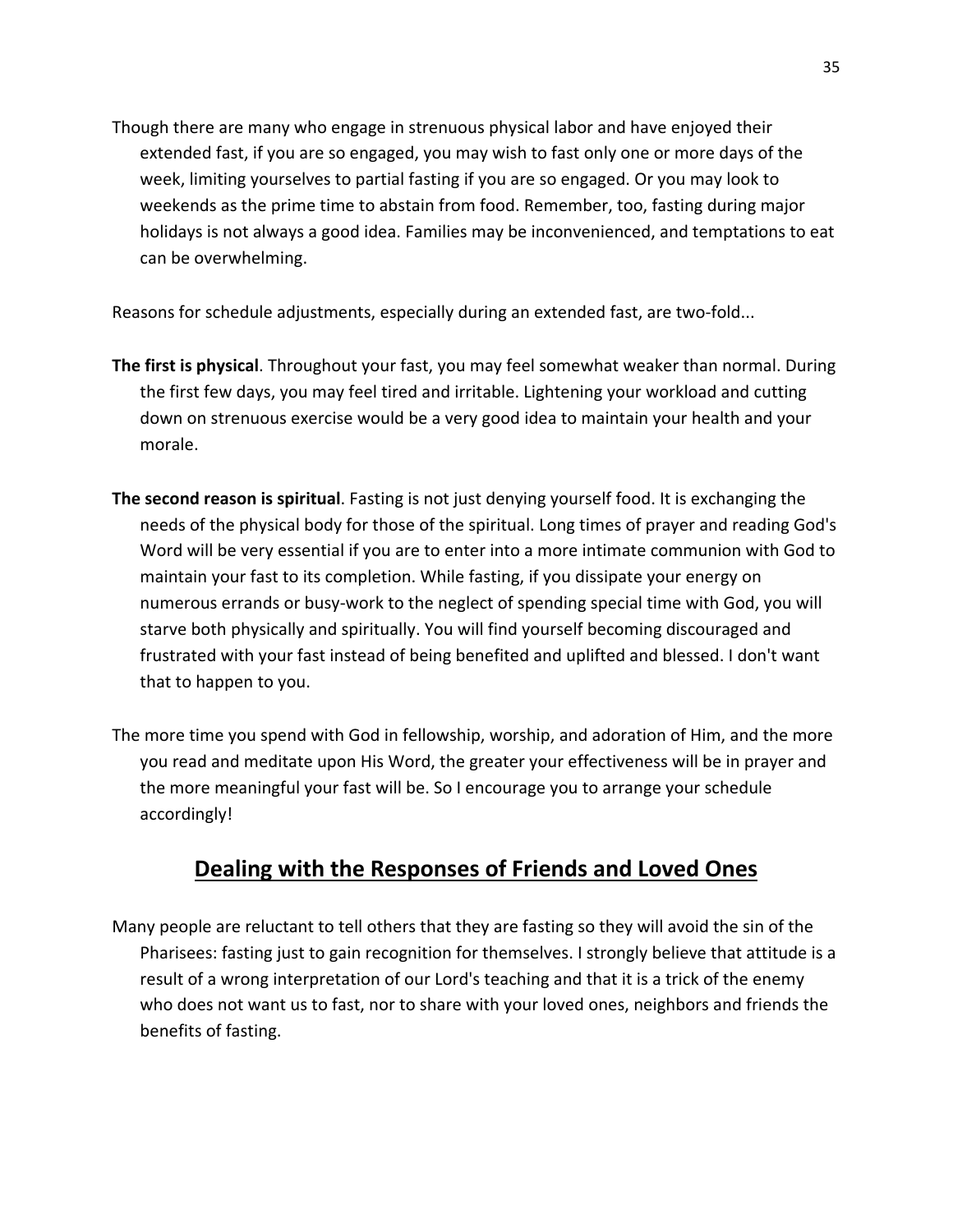- By isolating ourselves from the support of other Christians, we will be more susceptible to doubts and negative influences (both human and demonic). We need the prayer shield of our Christian friends and family members to help us continue when we feel alone and when the enemy tempts us to give up Our Lord as he did Jesus Christ. Eventually, people will notice you are not eating.
- However, I have found that unless you see them daily, they do not consider your skipped meal much of a concern. If you are asked, nonbelievers may be satisfied by such a brief answer as, "I have other plans for lunch today." Or Christians should be satisfied when you answer that you are fasting today.
- If friends and family express concern for your health, ease their fears by telling them that you will stop fasting the moment you feel you are harming your body or if the Lord leads you to end your fast. Tell them you are fasting under your doctor's care, which I urge you to do if you have any question concerning your health.
- There is usually no reason for telling strangers or casual acquaintances that you are fasting. If you do, they may subject you to a lot of questions that you may not want to answer. But in any case, use your best judgment and the Lord's leading in telling people about your fast.

## **[Making Your Spiritual Experience the Best it Can Be](http://www.ccci.org/training-and-growth/devotional-life/personal-guide-to-fasting/08-spiritual-experience.htm)**

- Receiving God's best blessing from a fast requires solid commitment. Arranging special time each day with God is absolutely crucial in attaining intimate communion with the Father. You must devote yourself to seeking God's face, even (and especially) during those times in which you feel weak, vulnerable, or irritable. Read His Word and pray during what were mealtimes. Meditate on Him when you awake in the night. Sing praises to Him whenever you please. Focus on your Heavenly Father and make every act one of praise and worship. God will enable you to experience His command to "pray without ceasing" as you seek His presence.
- As you enter this time of heightened spiritual devotion, be aware that Satan will do everything he can to pull you away from your prayer and Bible reading time. When you feel the enemy trying to discourage you, immediately go to God in prayer and ask Him to strengthen your resolve in the face of difficulties and temptations.